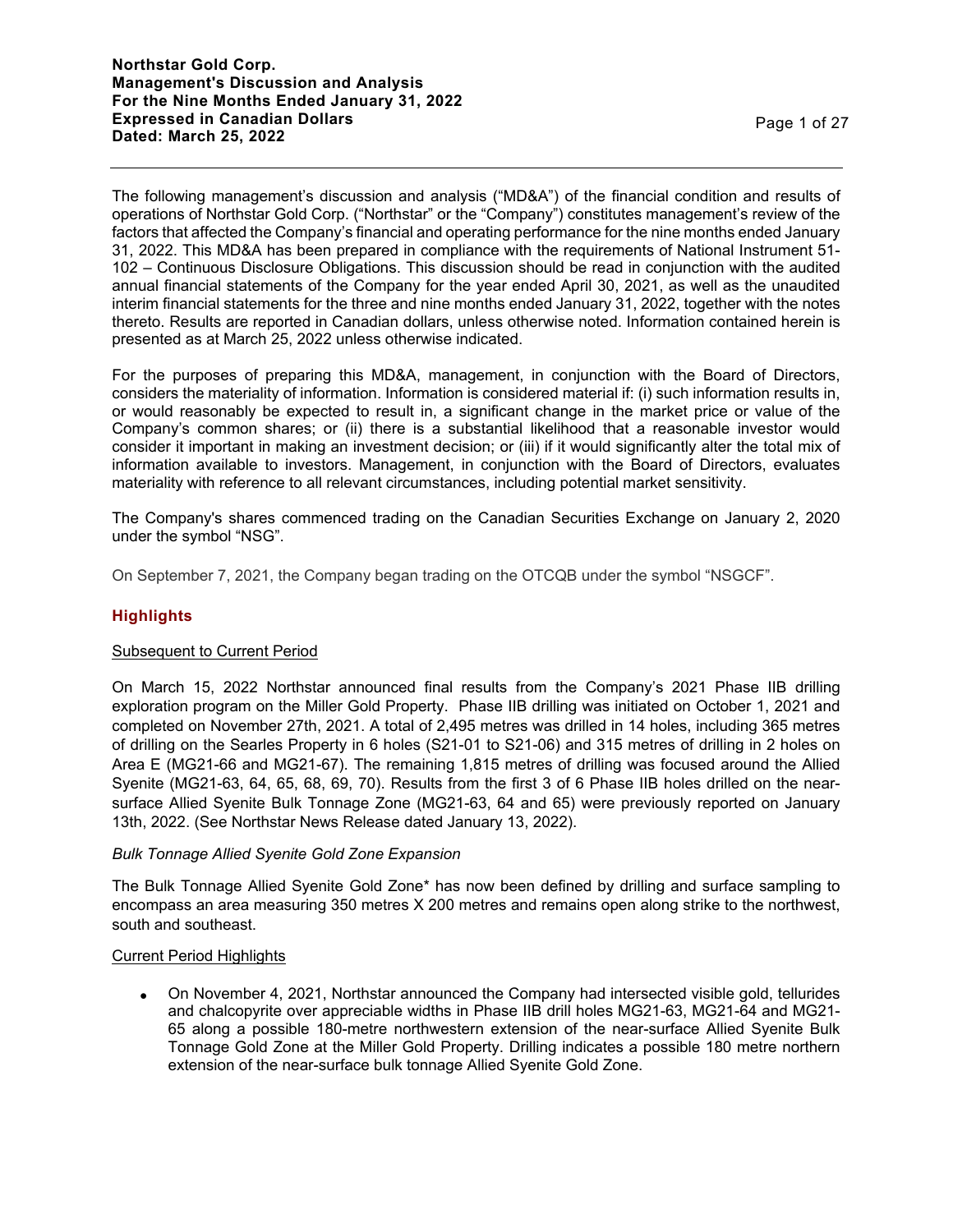Also on November 4, 2021, Northstar announced that geological mapping and channel sampling of all 2021 surface stripping exposures on the Miller Gold and Searles Properties was completed. A total of 529 channel samples and 46 grab samples were collected and submitted for assay, with some on a rushed basis.

New discoveries have been made in Areas C2, E and D2. Stripping in Area C2 uncovered the possible southeastern extension of the porphyry zone drilled in hole MG20-49 (1.43 g/t Au over 118.5m including 7.96 g/t Au over 15m) characterized by abundant shallow dipping quartz veins with pyrite halos and traces of visible gold and tellurides cutting feldspar porphyry and the surrounding mafic volcanics. Stripping in Area E (E Zone), located 450m west of the Allied Syenite exposed a broad northwest striking shear zone at least 50m wide and open along strike to the southeast. E Zone contains quartz veining with 5-8% pyrite halos and chalcopyrite mineralization within a carbonate-filled breccia. Two recently completed Phase IIB drill holes (MG21-66 and MG21-67) tested E Zone. Assays are pending.

The No. 1 Vein Zone has been exposed for 200m along strike to the east of the Searles Property boundary with a significant discovery being made in Area D2 where the zone blows out to 6m in true width with 8-15% pyrite mineralization. Approximately 10% of the 79 channel samples collected from the Vein 1 zone on the Searles Property contained visible gold. All surface grab and channel samples have been submitted to ALS Laboratories for analysis. Results are forthcoming and will be reported with additional details when received.

 On December 7, 2021. Northstar announced the completion of the Phase IIB diamond drill program on the Miller Gold Property. A total of 2,495 metres were drilled in 14 holes, with 6 holes testing Allied Syenite Gold Zone extensions, 2 holes testing the recently defined Area E mineralized zone and 6 holes designed to upgrade a historic resource estimate on the recently acquired Searles Property.

In addition to visual drill hole results provided above on November 4, 2021, Hole MG21-69 was collared an additional 80 metres northwest of hole MG21-65 and encountered quartz veining and quartz-chlorite breccias with anomalous pyrite and some tellurides associated with a swarm of sub vertical syenite and feldspar porphyry dikes within the Allied Deformation Zone.

Drill hole MG21-70, collared 35m southeast of hole MG21-47 (1.2 g/t Au over 107.3 metres from 4.7 metres to 112 metres) encountered anomalous pyrite mineralization between 45.5 metres and 124 metres depth with multiple quartz-chlorite breccias and occurrences of visible gold and tellurides.

Drilling indicates the presence of a significant near-surface bulk tonnage gold zone. The Allied Syenite Gold Zone remains open along strike and at depth.

 On December 7, 2021 Northstar also announced the closing of a \$500,000 bought deal private placement of units ("Units") (the "Offering"). The Offering comprised of 2,083,334 flow through units ("Flow Through Units"), for a total of \$500,000. Flow Through Units were priced at \$0.24 and comprised of one flow through common share and one-half of one non-flow through share purchase warrant. Each full warrant is exercisable for one non-flow through common at an exercise price of \$0.37 for a period of 24 months from the closing date of the Offering. Gross proceeds from the sale of the Flow-Through Shares will be used to incur eligible Canadian Exploration Expenses ("CEE") at the Company's 100%-owned flag-ship Miller Gold Property and recently acquired Searles Property, situated 18km southeast of Kirkland Lake, Ontario, and the Company's Bryce Gold Property, situated 35 km to the southwest.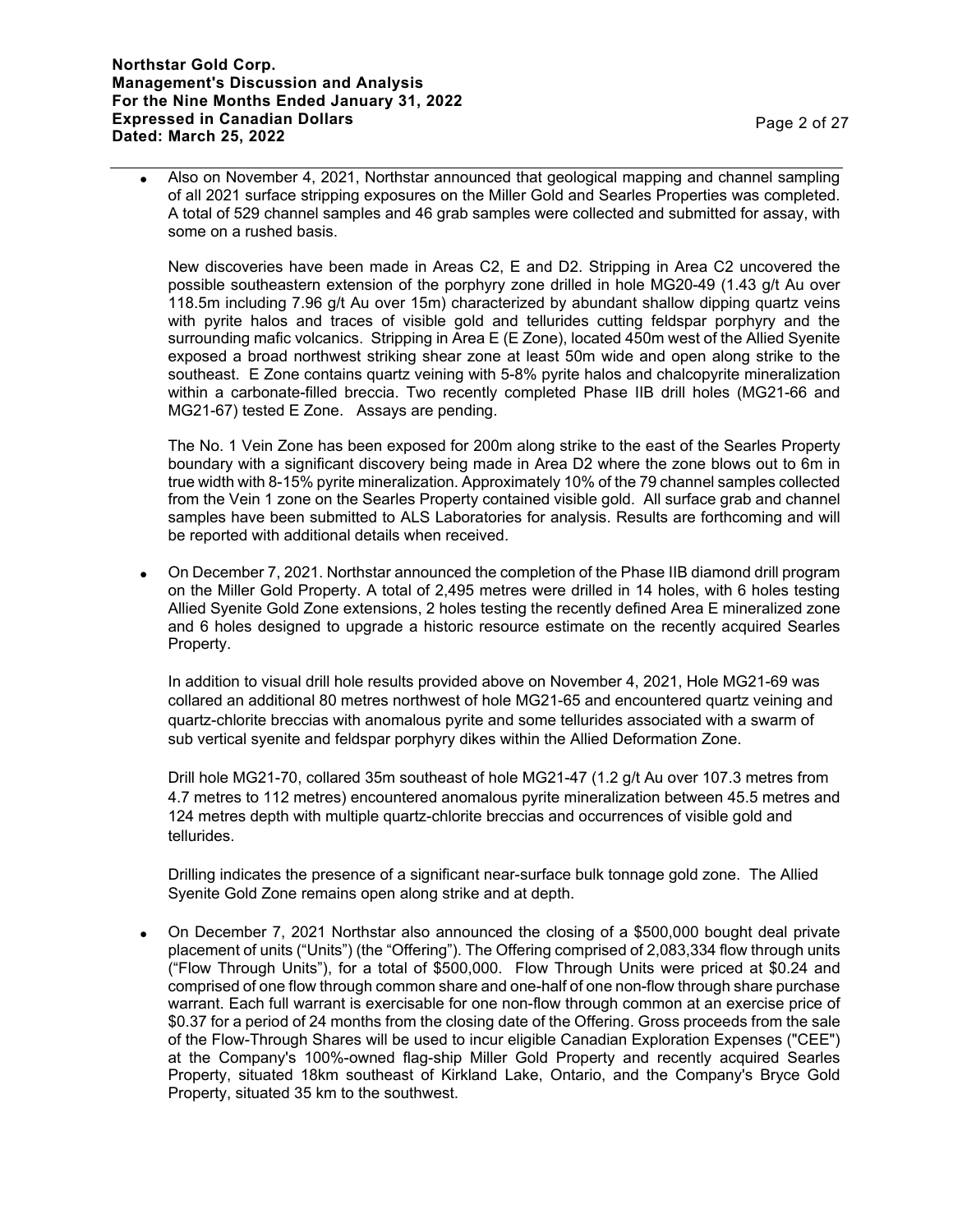On December 9, 2021, Northstar announced that its common shares are now eligible for electronic clearing and settlement through the Depository Trust Company ("DTC") in the United States. DTC is a subsidiary of the Depository Trust & Clearing Corporation, a U.S. company that manages the electronic clearing and settlement of publicly traded companies. Securities that are eligible to be electronically cleared and settled through DTC are considered "DTC eligible". DTC eligibility is expected to create a seamless process of trading and enhance liquidity of the Company's common shares in the United States over time.

DTC eligibility compliments Northstar's recent OTCQB® Venture Marketplace (the "OTCQB Venture" or "OTCQB") listing approval. Northstar commenced trading on the OTCQB under the symbol "NSGCF" on September 7th, 2021 and continues to trade on the Canadian Stock Exchange ("CSE") under the symbol "NSG".

- On January 6, 2022, Northstar announced results from the Company's surface stripping, mapping and sampling program at the Miller Gold Property. A total of 529 channel and 46 grab samples were collected from 8 stripped areas (A, B, C1, C2, D1, D2, D3, E) on the Miller and Searles Properties between July and October 2021. The best overall results were obtained in Areas C1 and C2, which extend the Allied Syenite Gold Zone 130 metres to the east and southeast. Previous drilling in the Allied Syenite intersected 6.6 g/t Au over 117.0 metres, 1.4 g/t Au over 118.5 metres, and 1.2 g/t Au over 107.3 metres.
- On January 13, 2022, Northstar announced assay results for the first 3 of 6 Phase IIB drill holes (MG21-63, MG21-64 and MG21-65) targeting the Bulk Tonnage Allied Syenite Gold Zone, confirming a 180 metre northwest extension from previous drilling.

The Bulk Tonnage Allied Syenite Gold Zone has now been defined by drilling and surface sampling to encompass an area measuring 350 metres X 200 metres and remains open along strike to the northwest and southeast. Previous drilling in the Allied Syenite intersected 6.6 g/t Au over 117.0 metres, 1.4 g/t Au over 118.5 metres, and 1.2 g/t Au over 107.3 metres.

New discoveries of high-angle gold-copper zones at depth in holes MG21-64 (4.71 g/t Au, 0.51% Cu over 6.4 metres) within a segment of the Independence Fault Zone and MG21-65 (9.41 g/t Au, 1.03% Cu over 3.0 metres), adjacent to a sheared porphyry dike could represent structurally controlled sub-vertical feeder systems for gold-bearing hydrothermal fluids within the Allied Deformation Zone. Metallic screen results are pending for all holes.

# Previous Highlights

- On May 6<sup>th</sup> and May 27<sup>th</sup>, 2021 Northstar announced the completion of the Miller Gold Property Phase IIA drill program and receipt of partial drill results from drill hole MG21-56, respectively. Results from drill hole MG21-56 defined a broad mineralized zone averaging **6.6 g/t Au over 117m** in the Vein 2 zone, including
- On June 8<sup>th</sup>, 2021. Northstar Gold Corp. announced the Company had signed an Option Agreement to acquire 100% interest in the adjacent 64 hectare Searles Patent (or "the Searles Property"). Work on the Searles Property began as part of the Company's Phase IIb drill program.
- On July 29<sup>th</sup>, 2021. Northstar announced the completion of a UAV airborne magnetic survey over the Company's 100%-owned, 1,200 hectare Rosegrove Property, situated 11 km south of the town of Kirkland Lake and adjacent to the Company's Miller Gold Property. The survey has identified 2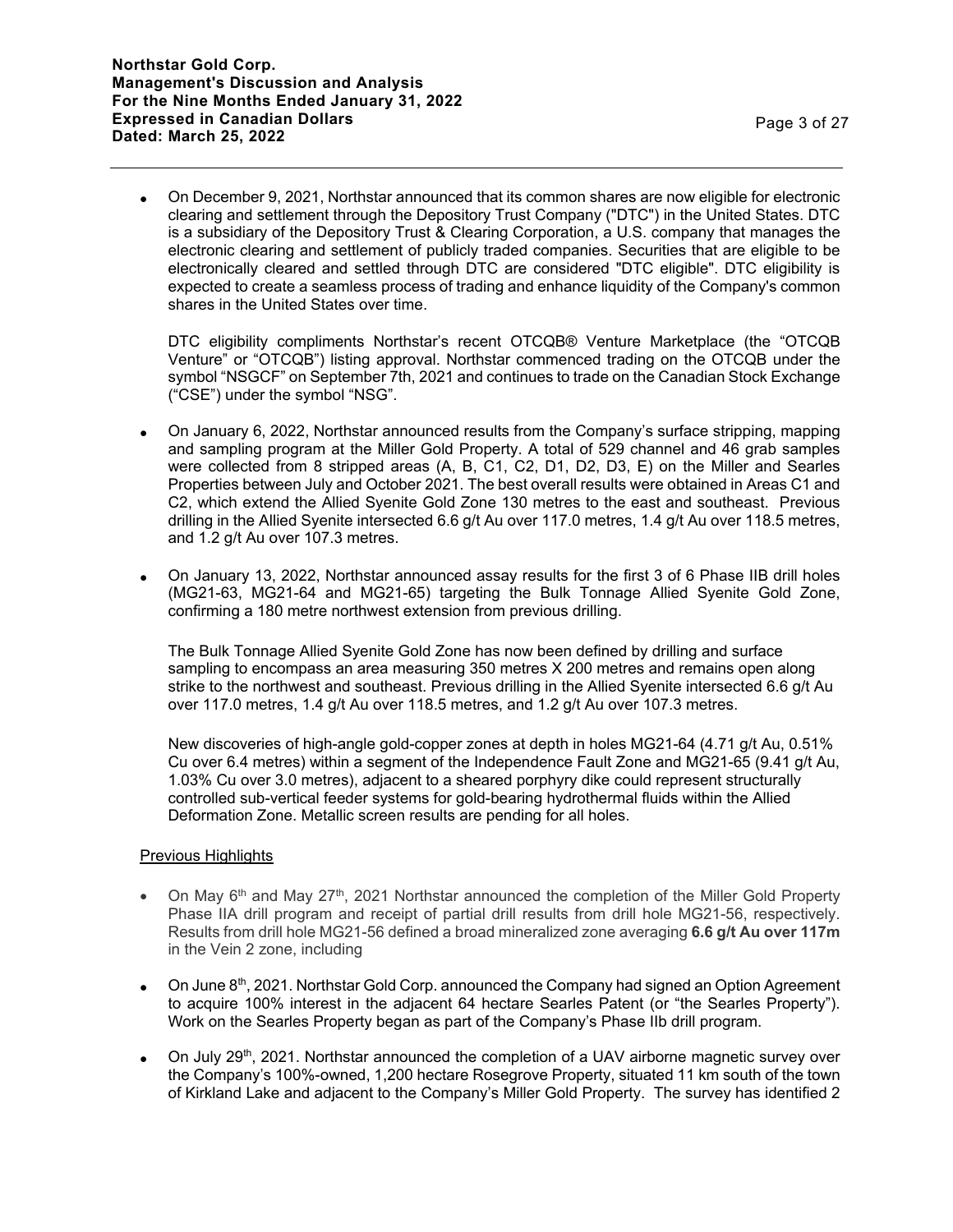significant structures and 5 anomalies consistent with possible syenitic intrusions known to contain gold on the Miller Gold Property.

- In August and September 2021, the Company announced it had closed non-brokered private placements of units for gross proceeds totalling \$1,676,220. The offerings included 3,064,322 flow through units, for a total of \$\$949,940 and 2,593,856 non-flow through units for a total of \$726,280. The units were comprised of one common share and one-half of one share purchase warrant. Each full purchase warrant with respect to the flow through and non-flow through placements is exercisable into common shares at a price of \$0.42 for a period of 24 months. The non-flow through units were priced at \$0.28 and the flow through units were priced at \$0.31.
- On September 27, 2021, Northstar announced the Company was approved to list the Company's common shares on the OTCQB® Venture Marketplace (the "OTCQB Venture" or "OTCQB"). The Company began trading on the OTCQB under the symbol "NSGCF" on September 7th, 2021. Northstar will continue to trade on the Canadian Stock Exchange ("CSE") under the symbol "NSG".
- On October 14, 2021, the Company announced additional Phase IIA Miller Gold Property drill results from 3 holes. Final assays remain to be received for the bottom portion of drill hole MG21- 56, drill holes MG21-58, MG21-60, MG21-61 and MG21-62. The Company also announced the commencement of a 2,400 metre, Phase IIB diamond drill program, with a primary focus on a 150+ metre northward expansion of the near-surface bulk tonnage gold-telluride Allied Gold Zone and twinning select No. 1 Vein historic drill holes on the recently optioned Searles Property to corroborate historic drill holes and facilitate a future resource estimate.
- On October 14, 2021 Northstar also announced the completion of an extensive mechanical surface stripping program on the Miller and Searles Properties. Hundreds of channel samples have been collected and new discoveries have been made in multiple areas on the Property. Surface grab and channel samples have been submitted to ALS Laboratories for analysis; results are forthcoming and will be reported with additional details when received.
- During the period March 15th April 27th, 2021, Northstar drilled 1,990 metres in 8 diamond drill holes following up the 2020 near-surface bulk-tonnage Allied Syenite Gold Zone discovery (2 holes), near-surface confirmation drilling of the historic gold-telluride No. 1 Vein (2 holes) and 4 holes targeting geophysical and machine learning anomalies. Mineralized intercepts were obtained in all 8 Phase IIA drill holes.

# **Description of Business and Business Objectives**

Northstar is an exploration-stage company holding a 100% interest in its flagship Miller Gold Property, situated 18 km southeast of Kirkland Lake and Kirkland Lake Gold's Macassa SMC gold mine. To date, equity financings have provided the main source of financing for the Company.

Northstar also has three additional 100%-owned exploration projects in Northern Ontario (below) and an option agreement to earn 100% interest in the Searles Property, immediately south and adjacent to the Miller Gold Property;

- 1. the Rosegrove Property, situated 1 km northwest of the Miller Gold Property,
- 2. the Bryce Property, an intrusive-gold / PME VMS project, 50 km southwest of Kirkland Lake and
- 3. the Milestone Cu-Ni-Co Property located in Strathcona Township.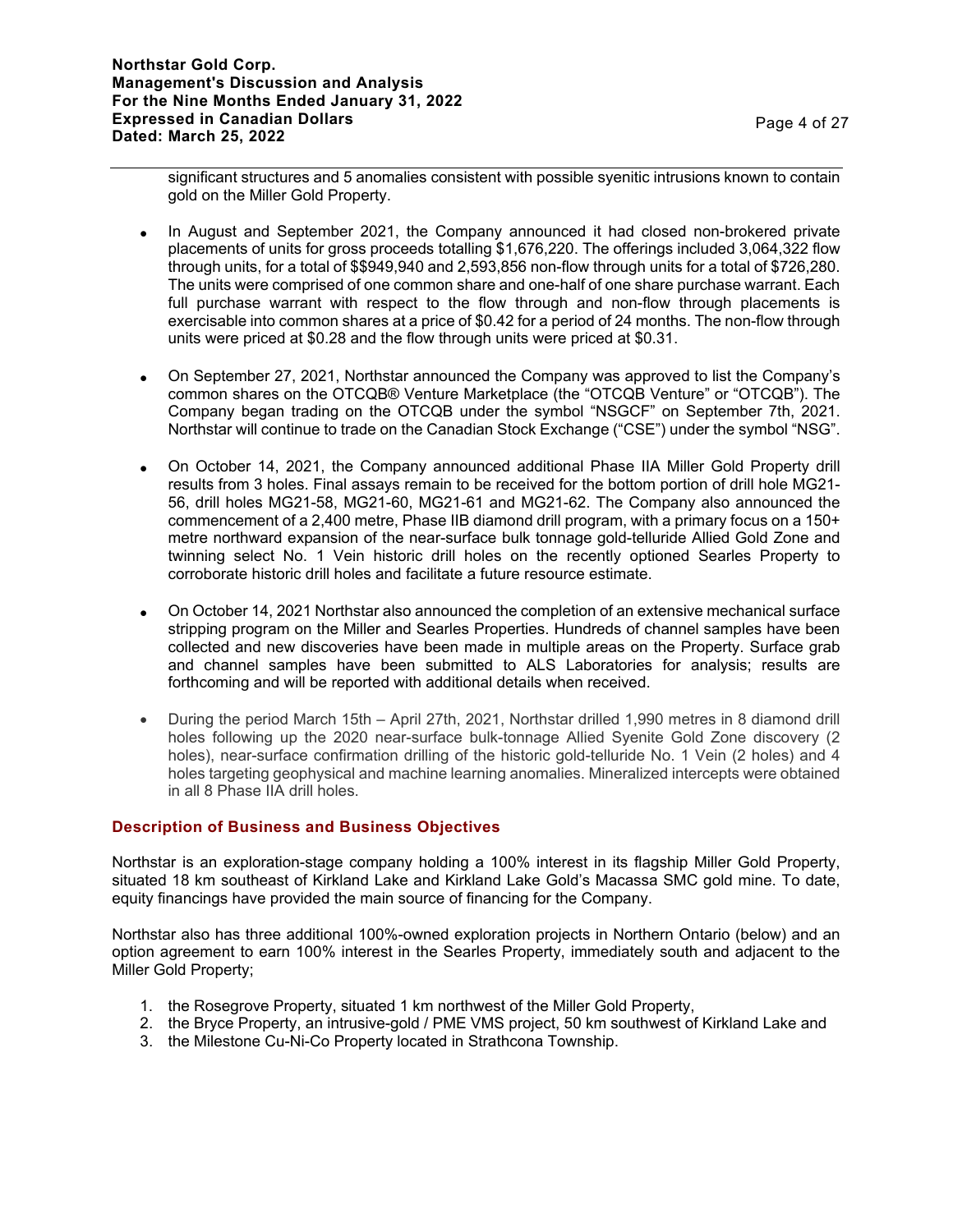## **Northstar Gold Corp. Management's Discussion and Analysis For the Nine Months Ended January 31, 2022 Expressed in Canadian Dollars Dated: March 25, 2022** Page 5 of 27

#### Northstar intends to advance all 3 100%-owned projects through joint venture partnerships or otherwise.

Northstar is focused on the exploration, development and acquisition of quality gold exploration properties in the prolific Abitibi Greenstone Belt. The Company's strategy is to develop a material (+1 million ounce) resource base to support a stand-alone mining operation at its flagship Miller Gold Property, situated 18 km southeast of Kirkland Lake and Agnico Eagle Mines' Macassa SMC gold mine and to continuously seek opportunities for further regional consolidation in and around the Bryce and Miller properties.

For more detail on the Company's properties please visit the Company's website at www.northstargoldcorp.com or the Company's filings on www.sedar.com.

## **Outlook and Strategy**

Northstar's primary exploration focus is the advancement of the Company's flagship, 100%-owned Miller Gold Property, situated 18 km southeast of Kirkland Lake and Agnico Eagle Mine's Macassa SMC gold mine. The Company's strategy is to develop a material (+1 million ounce) mineral resource base to support a stand-alone mining operation at the Miller Gold Property.

The Miller Gold Property shares several important geological similarities with Kirkland Lake District gold deposits, including a similar style and age of gold-telluride mineralization, similar aged rocks and interconnected First Order controlling structures (Catharine Fault at Miller) off the Kirkland / Cadillac Larder Breaks. The premise is that gold-telluride mineralization at the Miller Gold Property is tapping the same magmatic gold source as the Kirkland gold deposits, which have produced over 25 million ounces of gold from 7 mines over the past 100 years.

Since going public by IPO in late 2020, Northstar has spent >\$4 million in exploration at Miller, resulting in the discovery of a series of broad, shallow dipping sheeted quartz-gold-telluride vein structures in the Allied Syenite (Allied Syenite Gold Zone) and Planet Syenites and numerous +100 gram/metre drill hole intercepts.

During the period of August  $7<sup>th</sup>$  – November 4<sup>th</sup>, 2021, Northstar completed an enhanced surface stripping, mapping and sampling program targeting near-surface gold mineralization over the Allied Syenite, No. 1 Vein and other areas on the Miller and recently acquired adjoining Searles Patent. In November 2021 the Company announced the completion of a 14-hole, 2,495 metre Phase IIB diamond drill program at Miller targeting expansions of the Allied Gold Zone, twinning a number of historic No. 1 Vein drill holes on the Searles Patent and drill testing the newly discovered Area E mineralized zone 450 metres west of the Allied Syenite.

Recent 2021 drilling has more than doubled the surface expression (>350m X 200m) of the Allied Syenite Gold Zone, which remains open along strike and at depth. As a precursor to a Mineral Resource Estimate and for reporting purposes, the Company has commenced work to formally document the Allied Syenite Gold Zone as an Exploration Target in Q4. This will provide the Company and investors a conceptual tonnage and gold grade range at the Allied Syenite Gold Zone and provide basis for continued expansion drilling and mineral resource development.

A geological mapping and sampling program was conducted on the Intrusive-Hosted Gold / PME VMS Bryce Property in September and October, 2021. A LiDAR survey was flown over the Property in June of 2019 and a report is expected in the fall of 2021. A 43-101 Technical Report was undertaken in 2021 which includes validating and compiling historic exploration results. This report will be updated with 2021 exploration results.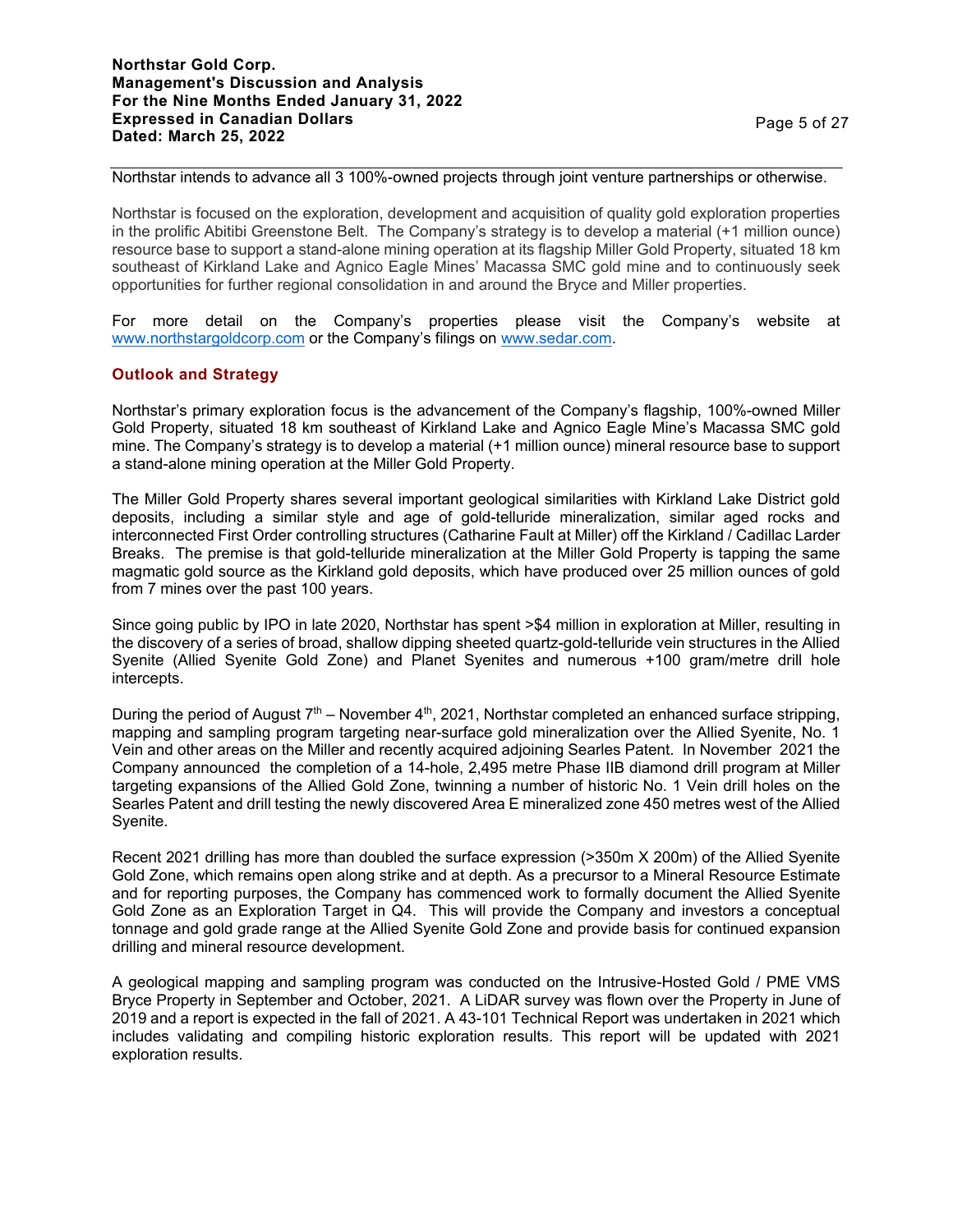**Northstar Gold Corp. Management's Discussion and Analysis For the Nine Months Ended January 31, 2022 Expressed in Canadian Dollars Dated: March 25, 2022** Page 6 of 27

In January, 2021 an additional 15 claim units comprising 322 hectares were added to the Milestone land package that now totals 700 hectares in area. Northstar is exploring the means to monetize Milestone either through a spinout transaction or by option agreement.

Northstar has a robust COVID19 safety regimen and protocol to protect all employees and contractors from workplace exposure to COVID19. The measures implemented to date have been successful as there have been no confirmed cases or positive test results recorded during all exploration programs since the implementation of protocols in June of 2020.

## **Exploration and Operational Highlights**

## **Miller Gold Property**

## **Historic**

On June 3<sup>rd</sup>, 2020 Northstar reported Miller Gold Property assay results from Phase IA diamond drilling program (2,211 metres in 13 holes) completed on April 4<sup>th</sup>, 2020 on the 100%-owned Miller Gold Property, situated 18 km southwest of Kirkland Lake, Ontario.

On June 23rd, 2020 Northstar announced drilling had resumed at the Miller Gold Property and propertywide,  $5 \text{ km}^2$  3D IP, magnetic and gravity geophysical surveys had commenced. Geophysical data processing, inversions and interpretive work was conducted by GoldSpot Discoveries Corp., a mineral resource company with AI technology, algorithms and machine learning capabilities to integrate geophysical and with geological 3D models to further define additional near-surface and deeper gold exploration targets for the next drilling program. Raw preliminary data from the Allied and Planet Syenite areas shows a distinct gravity, magnetic and IP anomaly surrounding the syenite intrusions in a 'halo' effect, extending as much as 500m away from the center with chargeability peaks along the northeast side of the Allied Syenite. This provides further evidence that the Miller Gold Property hosts a significant alkaline magmatic intrusion centred hydrothermal gold system.

On August 6<sup>th</sup>, 2020 Northstar announced the Company had completed the Phase IB drilling program of 15 holes totalling 2,586 metres on August 4<sup>th</sup>, 2020 at the Miller Gold Property. A total of 28 holes were drilled in 5,023 metres during Phase IA and IB.

On October 9<sup>th</sup>, 2020 Northstar announced the drill results from the Planet Syenite, located 1.4 km northeast of the Allied Syenite along strike of the central Catharine Fault Zone structure within a high IP chargeability corridor. Northstar drilled 4 holes targeting high-grade gold-telluride mineralization, following up previous drill results from the 250-metre elliptical syenite stock intruding mafic volcanic rocks, central to a number of intersecting gold-bearing fault, shear and broad quartz stockwork zones. Drilling identified a series of stacked silicified zones with quartz veins ranging in apparent width between 0.3m and 1.6m, hosting visible gold and gold tellurides within the syenite intrusion.

On December 1<sup>st</sup>, 2020 Northstar announced that final 3D inversions of a 5 km<sup>2</sup> DIAS32 3D I.P geophysical survey identified multiple low-resistivity and high-chargeability anomalies extending from recently discovered near-surface syenite intrusion-related gold mineralization at the Miller Gold Property. Discrete, linear low-resistivity and broader chargeability anomalies may represent faulted hydrothermal conduit structures and pervasive, gold-bearing alteration, respectively, spatially related to the Allied and Planet syenite stocks.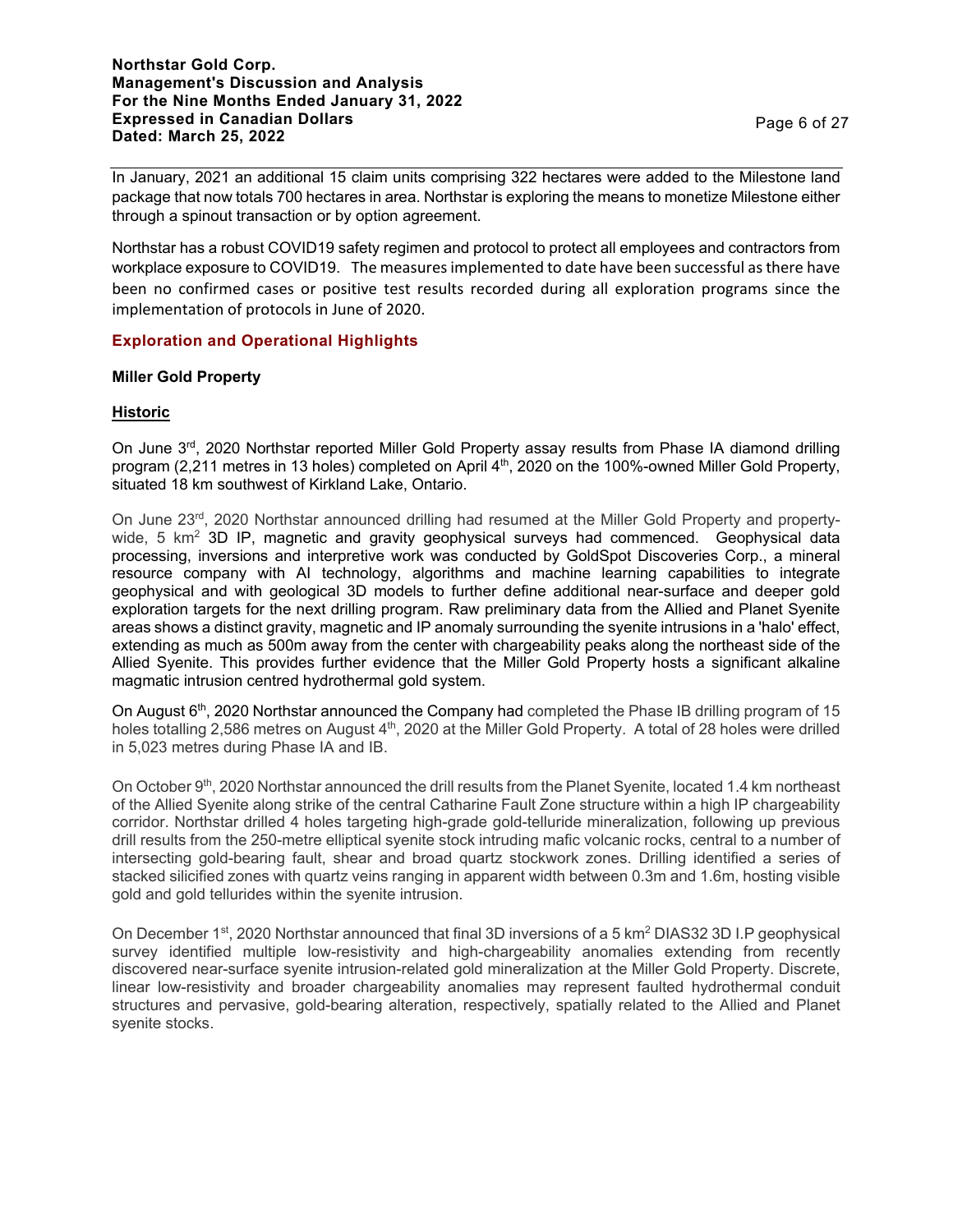## **Northstar Gold Corp. Management's Discussion and Analysis For the Nine Months Ended January 31, 2022 Expressed in Canadian Dollars Dated: March 25, 2022** Page 7 of 27

## *I.P. Geophysics Highlights:*

- Allied and Planet Syenite gold mineralized areas connected by a 600m wide strong chargeable corridor over a distance of 800 metres, extending beyond for a total distance of 1600 metres.
- Interpreted second order fault structures include a Northwest striking, steeply dipping splay from the main Catharine Fault that intersects the Allied Syenite and a North-South striking, near vertical structure intersecting the western edge of the Planet Syenite intrusive stock. Both features extend to >500m depth and likely represent primary conduits for gold mineralization on the Property.
- Strong chargeability anomaly along the western contact of the Allied intrusion which was drilled in hole MG20-47 (**1.2 g/t Au over 107.3m**) continues NNW; this **undrilled area is 200% larger** than mineralized area drilled to date within the Allied Syenite.
- Undrilled strong elongate chargeability anomaly east of Allied intrusive follows the Catherine Fault (major Camp-scale vertical structure) hosting known gold deposits.
- Resistivity anomalies interpreted to be vertical fault structures as possible pathways for mineralized hydrothermal fluids.
- Planet intrusive is surrounded by strong undrilled chargeability anomalies.

On January 11<sup>th</sup>, 2021 Northstar announced that GoldSpot machine learning stochastic cluster analysis of final 2020 3D magnetic and gravity geophysical inversion data had identified 8 new syenite drill targets at the Miller Gold Property. GoldSpot's state-of-the-art machine learning analysis and 3D inversions clearly suggests that the alkalic syenite intrusive gold system at the Miller Gold Property is much larger than previously indicated.

## *GoldSpot Machine Learning 3D Inversion Highlights*

- Machine learning analysis and 3D inversions delineated the three-known gold-bearing syenites on the Miller Gold Property (Allied, Planet and Meilleur Syenites) as well as an additional eight bodies with similar geophysical signatures. *(Four of these targets were drill tested in a Phase IIA drill program completed April 27th, 2021. No syenite bodies were intersected in these holes. and assay results for 1 hole remains outstanding.)*
- $\bullet$  The syenite targets range in diameter from 130 m to 350 m, with one having a geophysical signature length of 700 m.
- The large Meilleur Syenite appears to have two satellite bodies to the west and east of the main intrusion (Targets 2 and 3) and may extend 300 m further SSW than previously mapped for a total length of 700 m.
- The Planet Syenite appears to extend further eastwards, possibly doubling in size (Target 4).
- The geophysics shows conductive and chargeable zones as halos surrounding the known syenite gold-bearing intrusions, co-incident with structures trending along the 1600 m x 600 m high chargeability corridor. The halos surrounding the known syenite gold-bearing intrusions include recent intersections such as **1.2 g/t Au over 107.3 m, and 1.4 g/t Au over 118.5 m- which are open.** In general, highly conductive and chargeable zones = possible mineralized fault structures which produce Metal Factor anomalies, while high resistivity and chargeability = disseminated sulphides with quartz veining which produce RSC (Resistivity Scaled Chargeability) anomalies.
- The largest of the untested syenite targets includes surface exposures of syenite in outcrop with pervasive widespread alteration in the surrounding metavolcanics and co-incident I.P. chargeability and low resistivity anomalies (Target 1).

On February 22<sup>nd</sup>, 2021 the Company also announced that More Core Diamond Drilling Services Ltd. had been engaged to conduct a 2,200 metre Phase IIA diamond drill program on the Company's 100%-owned flagship Miller Gold Property.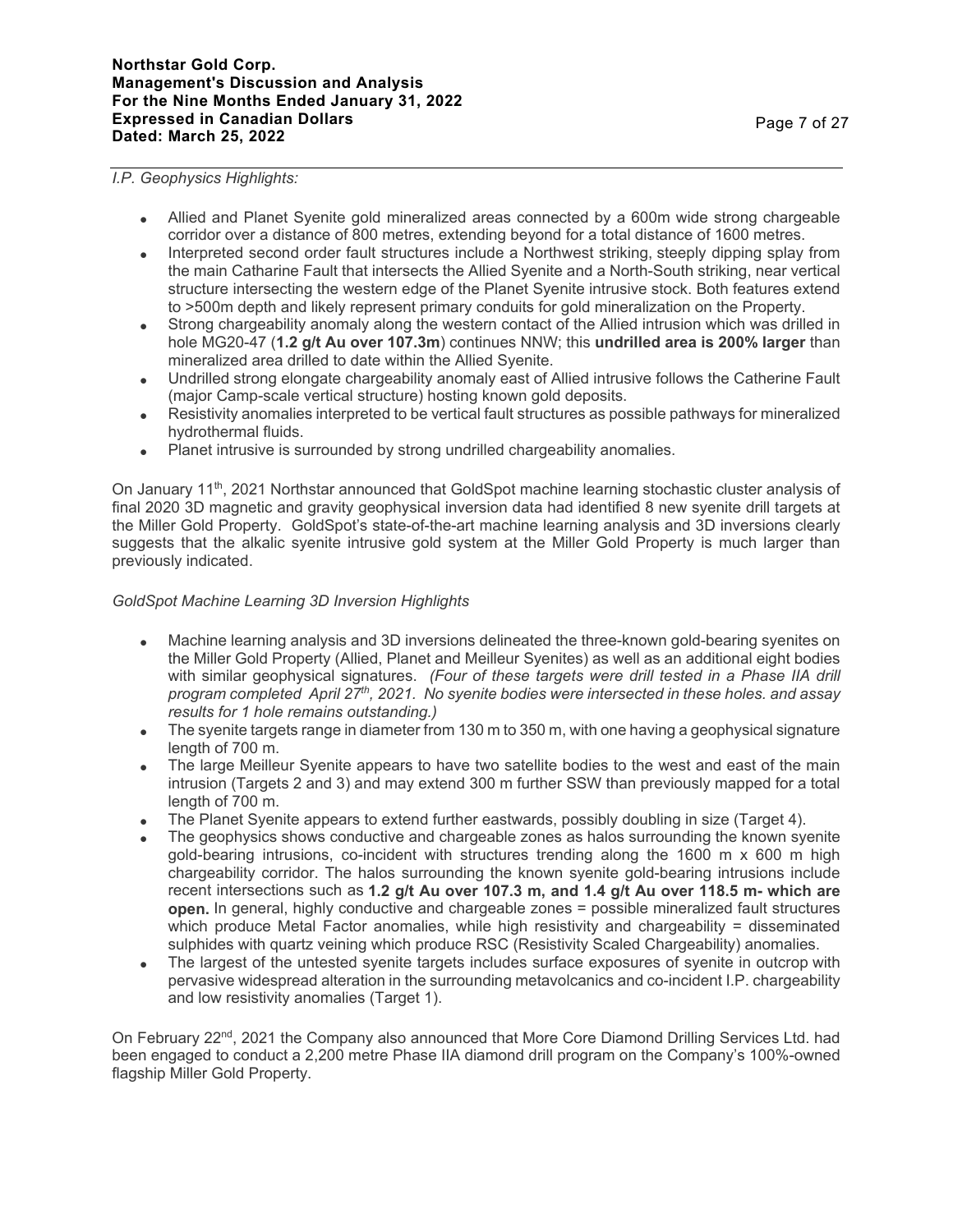On March 15th, 2021 the Company announced the commencement of a Phase IIA, 2,200m diamond drill program at the Miller Gold Property.

Northstar's Phase IIA drill program was focussed on three gold-telluride target types, including:

- Confirmatory drilling / step outs from 2020 near-surface high-grade gold No. 1 Vein results (18.0 g/t Au / 3.9 m; incl. 100.0 g/t Au / 0.6m in Drill Hole MG20-34 and 15.5 g/t Au / 2.0m in Drill Hole MG20-46) within the historic Miller Independence Mine area,
- Strike extension drilling to enlarge the near-surface 2020 Allied Gold Zone discovery (1.2 g/t Au over 107.3m in Drill Hole MG20-47 and 1.4 g/t Au over 118.5m in Drill Hole MG20-49),
- Newly defined and prospective 3D gravity and magnetic inversion GoldSpot "gold in syenite" AI machine learning anomalies.

On May 6th, 2021 Northstar announced the completion of the first half of the Miller Gold Property Phase II drill program. During the period March 15th – April 27th, 2021, Northstar drilled 1,990 metres in 8 holes following up the 2020 near-surface bulk-tonnage Allied Syenite Gold Zone discovery (2 holes), near-surface confirmation drilling of the historic gold-telluride No. 1 Vein (2 holes) and 4 holes targeting geophysical and machine learning anomalies. Mineralized intercepts were obtained in all 8 Phase IIA drill holes and assay results have been reported as they become available.

Two separate and spectacular Allied Syenite gold-telluride vein intercepts from drill hole MG21-56 were sampled and submitted for fire assay and gravimetric finish on a rush basis. Preliminary observations and initial results from two samples submitted for gold analysis from drill hole MG21-56, located 40m northnorthwest of previous drill hole MG20-47 (1.2 g/t Au over 107.3m between 4.7m and 112.0m along the western flank of the Allied Syenite) include abundant visible gold and tellurides in a near-surface quartz vein between 14.1m to 14.2m within the first sample grading **193 g/t Au over 0.6m** from 14.0m to 14.6m in the Vein 2 zone. Vein 2 was encountered in drill hole MG21-56 between approximately 13m and 24m depth (9 metres true width) with abundant quartz stringers and pyrite.

Further down drill hole MG21-56, abundant visible gold, tellurides and bismuth sulfosalts were observed in a quartz vein between 69.7m and 69.8m depth within the second sample grading **1,010 g/t Au over 0.5m** from 69.5m to 70m in Vein 3. Vein 3 was intercepted between approximately 57m to 80m depth (18 metres true width) in drill hole MG21-56. The Vein 3 zone in hole MG20-56 consists of numerous stacked shallow dipping quartz veins between 5cm and 30cm in width including three veins hosting visible gold, tellurides or bismuth sulfosalts between 69.7m and 75.7m depth.

The original assays received and discussed above were gravimetric. The 2 samples with abundant visible gold and tellurides (193 g/t Au and 1,010 g/t Au), along with 5 others containing traces of visible gold or telluride mineralization from drill hole MG21-56 were submitted for follow-up metallic screen analysis. The core from the new holes that intersected Veins 2 and 3 have been sampled in their entirety, submitted for Fire Assay and will be reported when results become available.

On May 27<sup>th</sup>, 2021 Northstar announced additional fire assay and metallic screen results from drill hole MG21-56 in the Allied Syenite Gold Zone at the Company's 100%-owned Miller Gold Property.

These results include metallic screen analysis of two samples with previously released fire assays (Northstar News Release dated May 4, 2021) hosting spectacular gold-telluride vein intercepts in the Vein 2 and Vein 3 zones grading 175 g/t Au and 1,170 g/t Au respectively. A total of 143 sample assay results are pending for the lower portion of drill hole MG21-56 and 295 sample assay results are pending for drill hole MG21-55, drilled 80 metres to the south.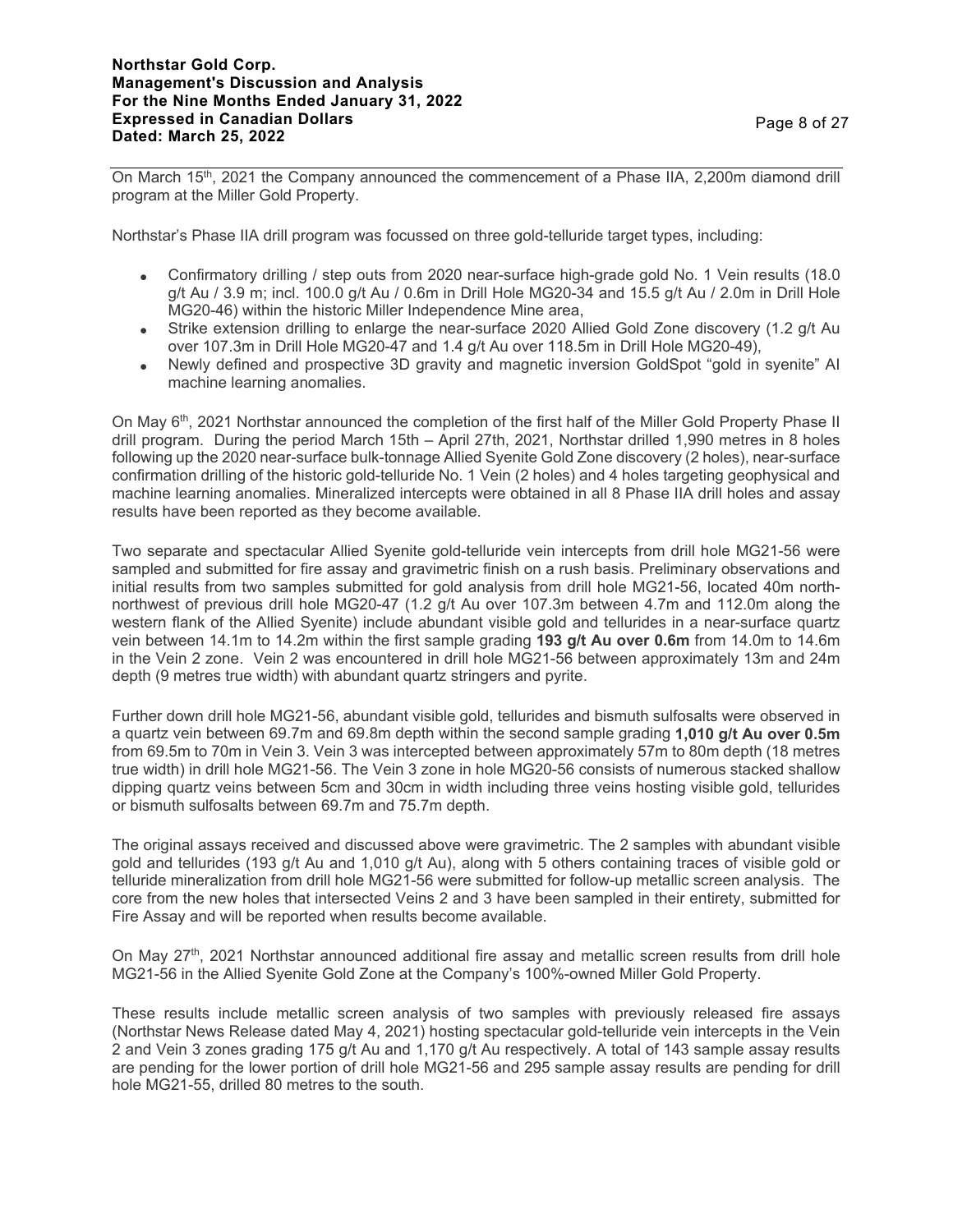## **Northstar Gold Corp. Management's Discussion and Analysis For the Nine Months Ended January 31, 2022 Expressed in Canadian Dollars Expressed in Canadian Dollars and Server Server Server Server Server Server Server Server Server Server Server<br>Dated: March 25, 2022**

"These partial drill hole MG21-56 assay results provide further evidence that Northstar's Allied Syenite Gold Zone has excellent expansion potential for a significant near-surface gold resource with a high-grade component," states Brian Fowler, President, CEO and Director of Northstar. "The Company recognizes the 3 high-grade intercepts sweeten the 117m assayed interval average gold grade, however the presence of a much larger, continuous lower grade gold zone at Miller is supported by the relatively even distribution of 21 samples grading >0.8 g/t Au."

On August 17<sup>th</sup>, 2021 Northstar announced that a surface exploration program including prospecting, mechanical stripping, geological mapping and channel sampling of selected areas was underway at the Miller Gold Property. The Company is fully permitted and conducting exploration in multiple areas of the Miller Gold Property, particularly where visible gold and gold tellurides have been observed either on or near-surface in recent high-grade gold-telluride diamond drill hole intercepts within the Allied Syenite Gold Zone. Surface stripping has proven to be highly effective in defining new mineralized zones on the Miller Gold Property as overburden is generally thin.

The initial focus of the surface program is the Allied Syenite where significant drill results have been obtained in drill holes MG20-47 (**1.17 g/t Au over 107.3m**), MG20-49 (**1.43 g/t Au over 118.5m**) and MG21-56 (**6.6 g/t Au over 117m**) in the recent Phase I and IIA exploration programs conducted in 2020 and 2021. The objective is to further define all structures, veins and other surface mineralized features and collect representative samples of these potential zones both within and adjacent to the Allied Syenite. Results will provide the Company an enhanced three-dimensional understanding of the near surface extent and controls of bulk-tonnage and high-grade gold-telluride mineralization in the Allied Syenite Gold Zone.

Another area of interest for surface exploration is the recently optioned and south-adjoining Searles Property which hosts the eastern extension of the historic Vein 1 Zone resource estimate and several intrusive porphyries and syenites within the southern extension of the highly prospective Allied Deformation Zone. The Searles Property is underexplored having only seen limited surface exploration over the past century.

On October 14, 2021, Northstar announced the Company had commenced a 2,400 metre, Phase IIB diamond drill program at the Miller Gold Property. Drilling will be focused with the following priorities:

- 150+ metre northward expansion of the near-surface bulk tonnage gold-telluride Allied Gold Zone (north of drill hole SG21-56 (6.6 g/t Au over 117m)).
- Twinning select No. 1 Vein historic drill holes on the recently optioned Searles Property to corroborate results for inclusion in a future resource estimate.

The late September completion of an extensive mechanical surface stripping program on the Miller and Searles Properties was also announced on October 14, 2021. Hundreds of channel samples have been collected to date with channel sampling ongoing. New discoveries have been made in **Areas C2, E** and **D2** as shown in the Company's website corporate presentation. Stripping in **Area C2** uncovered the possible southeastern extension of the porphyry zone drilled in hole **MG20-49 (1.43 g/t Au over 118.5m including 7.96 g/t Au over 15m)** characterized by abundant shallow dipping quartz veins with pyrite halos cutting feldspar porphyry and the surrounding mafic volcanics. Stripping in **Area E**, located 450m west of the Allied Syenite exposed a broad northwest striking shear zone at least 30m wide and open along strike to the southeast. The zone contains abundant stockwork style quartz veins, pervasive Fe-carbonate alteration, with 5-8% pyrite and chalcopyrite mineralization. The **Vein 1 Zone** has been exposed for 350m along strike to the east of the Searles Property boundary with a significant discovery being made in **Area D2** where the zone blows out to 6m in true width with 8-15% pyrite mineralization. Surface grab and channel samples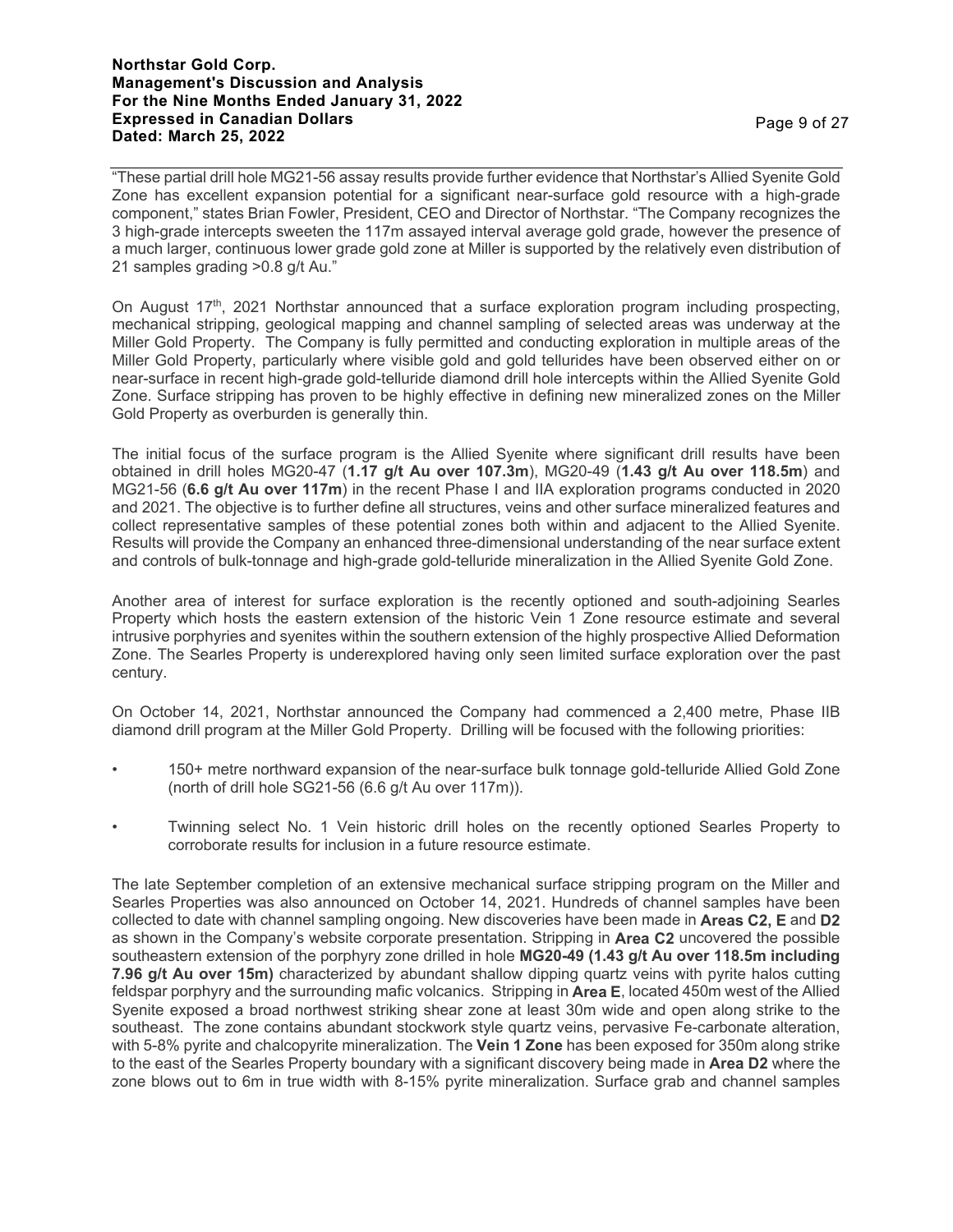have been submitted to ALS Laboratories for analysis; results are forthcoming and will be reported with additional details when received.

Northstar has engaged ALS Geochemistry, a subsidiary of ALS Global to provide the company with assay services for the surface exploration program.

On November 4, 2021, Northstar announced the Company had intersected visible gold, tellurides and chalcopyrite over appreciable widths in Phase IIB diamond drill holes MG21-63, MG21-64 and MG21-65 along a possible 180 metre northwestern extension of the near-surface Allied Syenite Gold Zone at the Miller Gold Property. Drilling indicates the presence of a significant near-surface bulk tonnage gold zone that remains open along strike and at depth.

At the time, a total of 1,450 metres had been drilled in 11 holes, with 3 holes testing the Allied Syenite Gold Zone north extension, 6 holes on the recently acquired Searles Property (including 4 holes twinning previous historic drill holes on the No. 1 Vein to support a future resource estimate) and 2 holes drill testing a recently discovered 50 metre wide breccia zone (Area E), located 450 metres west of the Allied Syenite. An additional 1,000 metres of drilling targeted Allied Syenite Gold Zone extensions.

After several months of delay, final assays for the Phase IIA drilling program have been received for drill holes MG21-58, MG21-60 and MG21-62. Phase IIA drilling was primarily focused on distal geophysics and GoldSpot AI defined exploration targets (4 of 8 holes drilled) outboard of the principal Allied Syenite Gold Zone and No. 1 Vein targets. Final assays remain to be received for the bottom portion of drill hole MG21- 56, which returned 6.6 g/t Au over 117 metres (Northstar News Release dated May 27, 2021) in the Allied Syenite, and drill hole MG21-61, which targeted the Independence Fault 1 km north of the Allied Syenite. The Company remains hopeful these results will be received in the very near term.

Drill hole MG21-58 was designed to test the Catharine Fault Zone (CFZ) for gold mineralization east of the Allied Syenite. The CFZ was observed to be a ductile chlorite schist between 160m and 179m depth in the drill hole and returned no significant gold values. Drill hole MG21-60 was designed to test the Vein 1 zone 200 metres east of hole MG21-59. It remains uncertain whether drill hole MG21-60 intersected the Vein 1 zone and no significant gold values were obtained. Observations from drill hole S21-03, collared 113m south of drill hole MG21-60 suggest the Vein 1 zone could be at greater depth than previously thought in this area. Drill hole MG21-62 was collared near the northern boundary of the Miller Gold Property, 300m east of the Meilleur Syenite, targeting a GoldSpot AI anomaly resembling known gold-in-syenite features. An altered gabbro with no significant gold mineralization was determined to be the source of the GoldSpot AI anomaly.

## *Surface Exploration Program Completed*

Geological mapping and channel sampling of all 2021 surface stripping exposures on the Miller Gold and Searles Properties is now complete. A total of 529 channel samples and 46 grab samples were collected and submitted for assay, with some on a rushed basis. Results are now becoming available and will be reported in due course. New discoveries have been made in **Areas C2, E** and **D2** as shown in the Company's website corporate presentation. Stripping in **Area C2** uncovered the possible southeastern extension of the porphyry zone drilled in hole **MG20-49 (1.43 g/t Au over 118.5m including 7.96 g/t Au over 15m)** characterized by abundant shallow dipping quartz veins with pyrite halos and traces of visible gold and tellurides cutting feldspar porphyry and the surrounding mafic volcanics. Stripping in **Area E (E Zone)**, located 450m west of the Allied Syenite exposed a broad northwest striking shear zone at least 50m wide and open along strike to the southeast. **E Zone** contains quartz veining with 5-8% pyrite halos and chalcopyrite mineralization within a carbonate filled breccia. Two recently completed Phase IIB drill holes (MG21-66 and MG21-67) tested **E Zone**.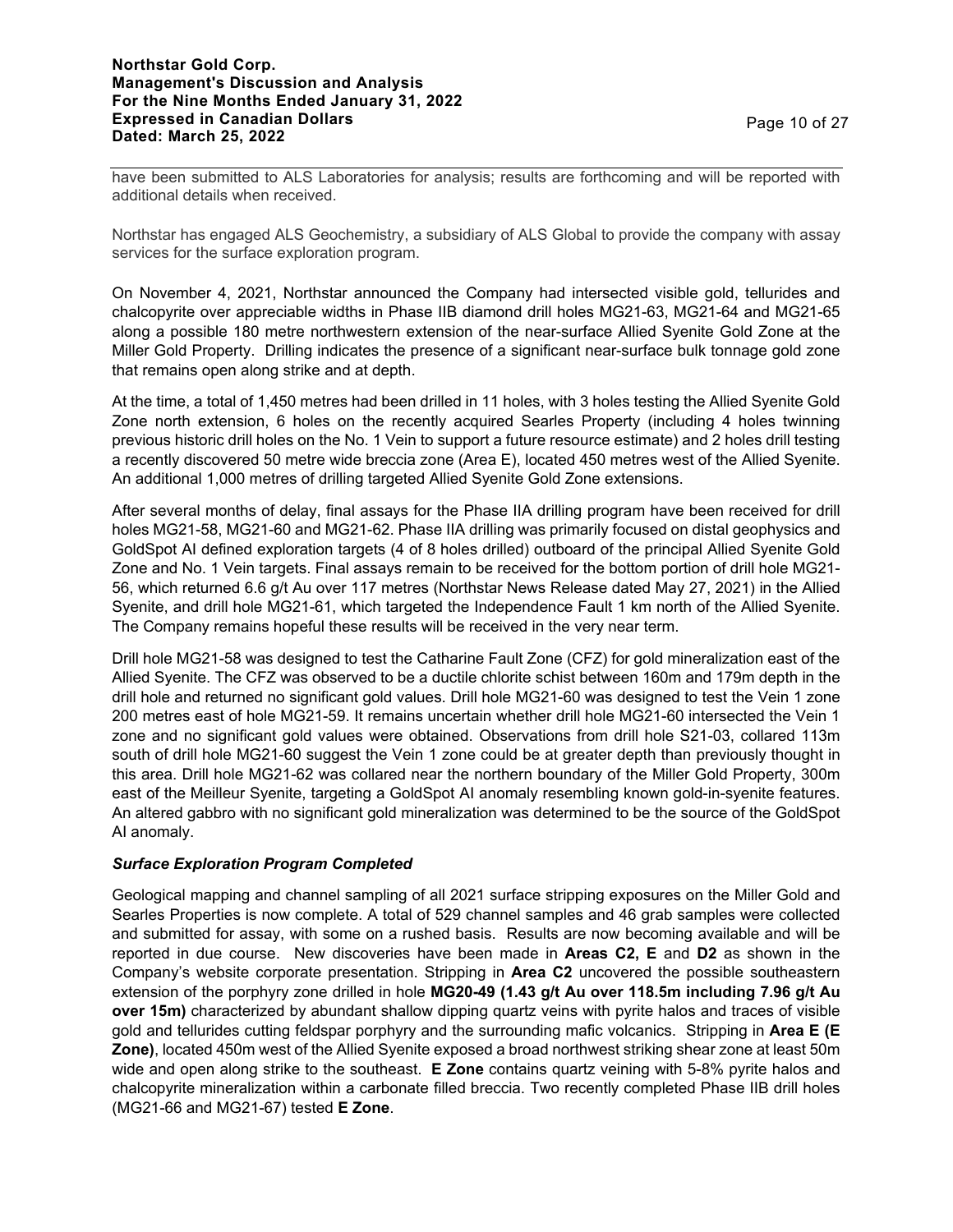The **Vein 1 Zone** has been exposed for 200m along strike to the east of the Searles Property boundary with a significant discovery being made in **Area D2** where the zone blows out to 6m in true width with 8- 15% pyrite mineralization. Approximately **10% of the 79 channel samples collected from the Vein 1 zone on the Searles Property contained visible gold**. All surface grab and channel samples have been submitted to ALS Laboratories for analysis.

# *Phase IIB Drill Program Completed*

On December 7, 2021, Northstar announced the completion of the Miller Gold Property Phase IIB diamond drill program. A total of 2,495 metres were drilled in 14 holes, with 6 holes testing Allied Syenite Gold Zone extensions, 2 holes testing the recently discovered E Zone and 6 holes designed to upgrade a historic resource estimate on the recently acquired Searles Property at a future date.

## *Allied Syenite Gold Zone Expansion*

Phase IIB Allied Syenite drilling intersected visible gold, tellurides and chalcopyrite over appreciable widths in drill holes MG21-63, MG21-64 and MG21-65 along a possible 180 metre northwestern extension of the near-surface Allied Syenite Bulk Tonnage Gold Zone\*. Hole MG21-69 collared an additional 80 metres northwest of hole MG21-65 encountered quartz veining and quartz-chlorite breccias with anomalous pyrite and some tellurides associated with a swarm of sub vertical syenite and feldspar porphyry dikes within the Allied Deformation Zone.

Drill hole MG21-70, collared 35m southeast of hole MG21-47 (1.2 g/t Au over 107.3 metres from 4.7 metres to 112 metres) encountered anomalous pyrite mineralization between 45.5 metres and 124 metres depth with multiple quartz-chlorite breccias and occurrences of visible gold and tellurides. This includes a 9-metrewide intercept of the Vein 1 zone from 99 metres to 108 metres depth with 4% chalcopyrite in blebs and stringers within a broad quartz-chlorite breccia. Numerous sub vertical fault breccias and quartz veins with visible gold and/or tellurides were intersected in the footwall of Vein 1 to the end of the hole at 385m depth.

While assays are pending for these drill holes, drilling indicates the presence of a significant near-surface bulk tonnage gold zone. The Allied Syenite Gold Zone remains open along strike and at depth.

\*The reader is reminded that the Allied Syenite Gold Zone is conceptual in nature. There has been insufficient evidence to define a mineral resource and it is uncertain if further exploration will result in the exploration target being delineated as a mineral resource.

## **Current Reporting Period**

On November 4, 2021, Northstar announced the Company had intersected visible gold, tellurides and chalcopyrite over appreciable widths in Phase IIB drill holes MG21-63, MG21-64 and MG21-65 along a possible 180-metre northwestern extension of the near-surface Allied Syenite Bulk Tonnage Gold Zone at the Miller Gold Property. While assays are pending for these drill holes, drilling indicates a possible 180 metre northern extension of the near-surface bulk tonnage Allied Syenite Gold Zone.

Also on November 4, 2021, Northstar announced that geological mapping and channel sampling of all 2021 surface stripping exposures on the Miller Gold and Searles Properties was completed. A total of 529 channel samples and 46 grab samples were collected and submitted for assay, with some on a rushed basis.

New discoveries have been made in Areas C2, E and D2. Stripping in Area C2 uncovered the possible southeastern extension of the porphyry zone drilled in hole MG20-49 (1.43 g/t Au over 118.5m including 7.96 g/t Au over 15m) characterized by abundant shallow dipping quartz veins with pyrite halos and traces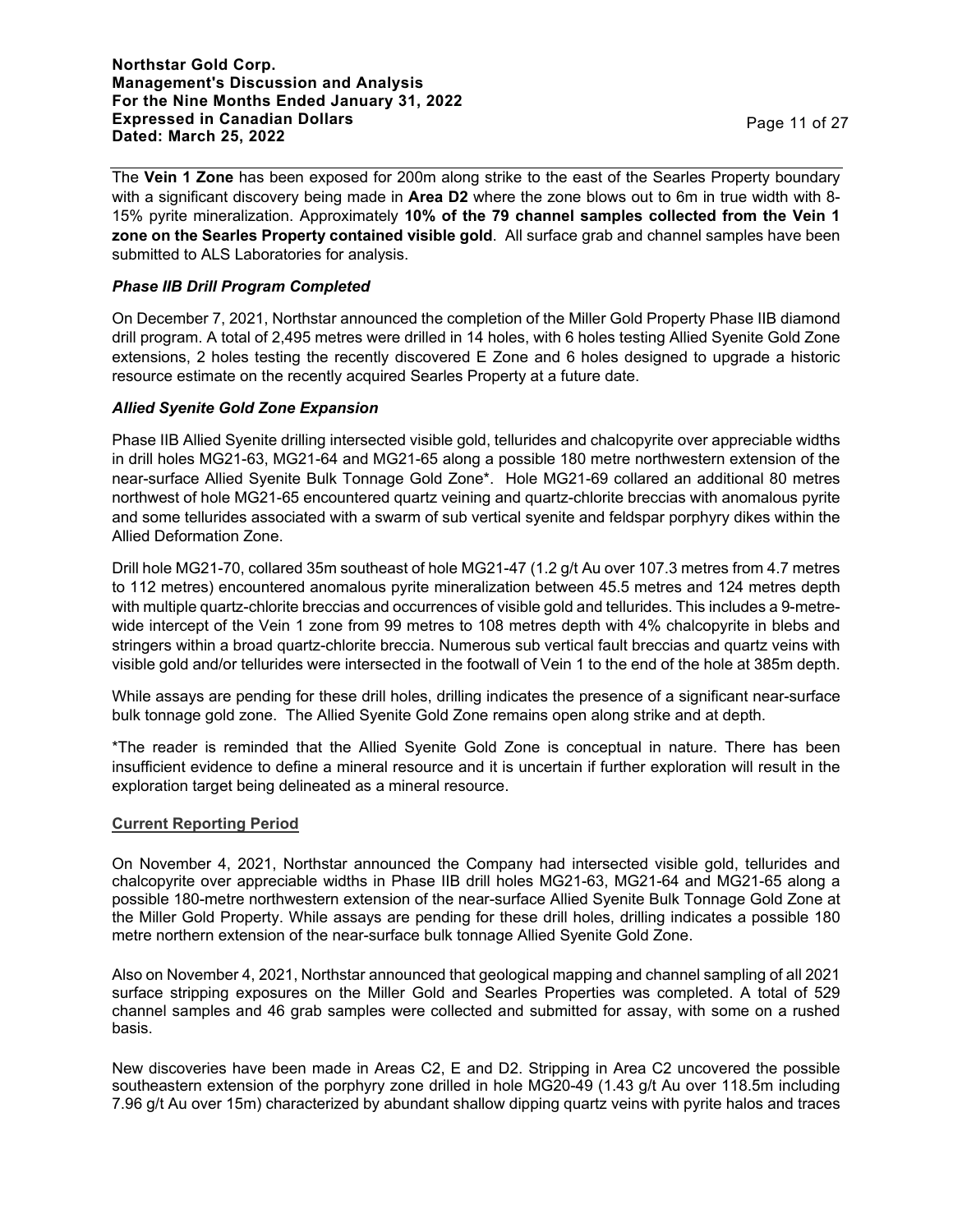**Northstar Gold Corp. Management's Discussion and Analysis For the Nine Months Ended January 31, 2022 Expressed in Canadian Dollars Dated: March 25, 2022** Page 12 of 27

of visible gold and tellurides cutting feldspar porphyry and the surrounding mafic volcanics. Stripping in Area E (E Zone), located 450m west of the Allied Syenite exposed a broad northwest striking shear zone at least 50m wide and open along strike to the southeast. E Zone contains quartz veining with 5-8% pyrite halos and chalcopyrite mineralization within a carbonate-filled breccia. Two recently completed Phase IIB drill holes (MG21-66 and MG21-67) tested E Zone.

The No. 1 Vein Zone has been exposed for 200m along strike to the east of the Searles Property boundary with a significant discovery being made in Area D2 where the zone blows out to 6m in true width with 8- 15% pyrite mineralization. Approximately 10% of the 79 channel samples collected from the Vein 1 zone on the Searles Property contained visible gold. All surface grab and channel samples have been submitted to ALS Laboratories for analysis. Results are forthcoming and will be reported with additional details when received.

On December 7, 2021. Northstar announced the completion of the Phase IIB diamond drill program on the Miller Gold Property. A total of 2,495 metres were drilled in 14 holes, with 6 holes testing Allied Syenite Gold Zone extensions, 2 holes testing the recently discovered E Zone and 6 holes designed to upgrade a historic resource estimate on the recently acquired Searles Property.

In addition to visual drill hole results provided above on November 4, 2021, drill hole MG21-69 was collared an additional 80 metres northwest of hole MG21-65 and encountered quartz veining and quartzchlorite breccias with anomalous pyrite and some tellurides associated with a swarm of sub vertical syenite and feldspar porphyry dikes within the Allied Deformation Zone.

Drill hole MG21-70, collared 35m southeast of hole MG21-47 (1.2 g/t Au over 107.3 metres from 4.7 metres to 112 metres) encountered anomalous pyrite mineralization between 45.5 metres and 124 metres depth with multiple quartz-chlorite breccias and occurrences of visible gold and tellurides.

While assays are pending for these drill holes, drilling indicates the presence of a significant near-surface bulk tonnage gold zone. The Allied Syenite Gold Zone remains open along strike and at depth.

On January 6, 2022, Northstar announced results from the Company's surface stripping, mapping and sampling program at the Miller Gold Property. A total of 529 channel and 46 grab samples were collected from 8 stripped areas (A, B, C1, C2, D1, D2, D3, E) on the Miller and Searles Properties between July and October 2021. The best overall results were obtained in Areas C1 and C2, which extend the Allied Syenite Gold Zone 130 metres to the east and southeast. Previous drilling in the Allied Syenite intersected 6.6 g/t Au over 117.0 metres, 1.4 g/t Au over 118.5 metres, and 1.2 g/t Au over 107.3 metres.

On January 13, 2022, Northstar announced assay results for the first 3 of 6 Phase IIB drill holes (MG21- 63, MG21-64 and MG21-65) targeting the Bulk Tonnage Allied Syenite Gold Zone, confirming a 180 metre northwest extension from previous drilling.

The Bulk Tonnage Allied Syenite Gold Zone has now been defined by drilling and surface sampling to encompass an area measuring 350 metres X 200 metres and remains open along strike to the northwest and southeast. Previous drilling in the Allied Syenite intersected 6.6 g/t Au over 117.0 metres, 1.4 g/t Au over 118.5 metres, and 1.2 g/t Au over 107.3 metres.

New discoveries of high-angle gold-copper zones at depth in holes MG21-64 (4.71 g/t Au, 0.51% Cu over 6.4 metres) within a segment of the Independence Fault Zone and MG21-65 (9.41 g/t Au, 1.03% Cu over 3.0 metres), adjacent to a sheared porphyry dike could represent structurally controlled sub-vertical feeder systems for gold-bearing hydrothermal fluids within the Allied Deformation Zone. Metallic screen results are pending for all holes.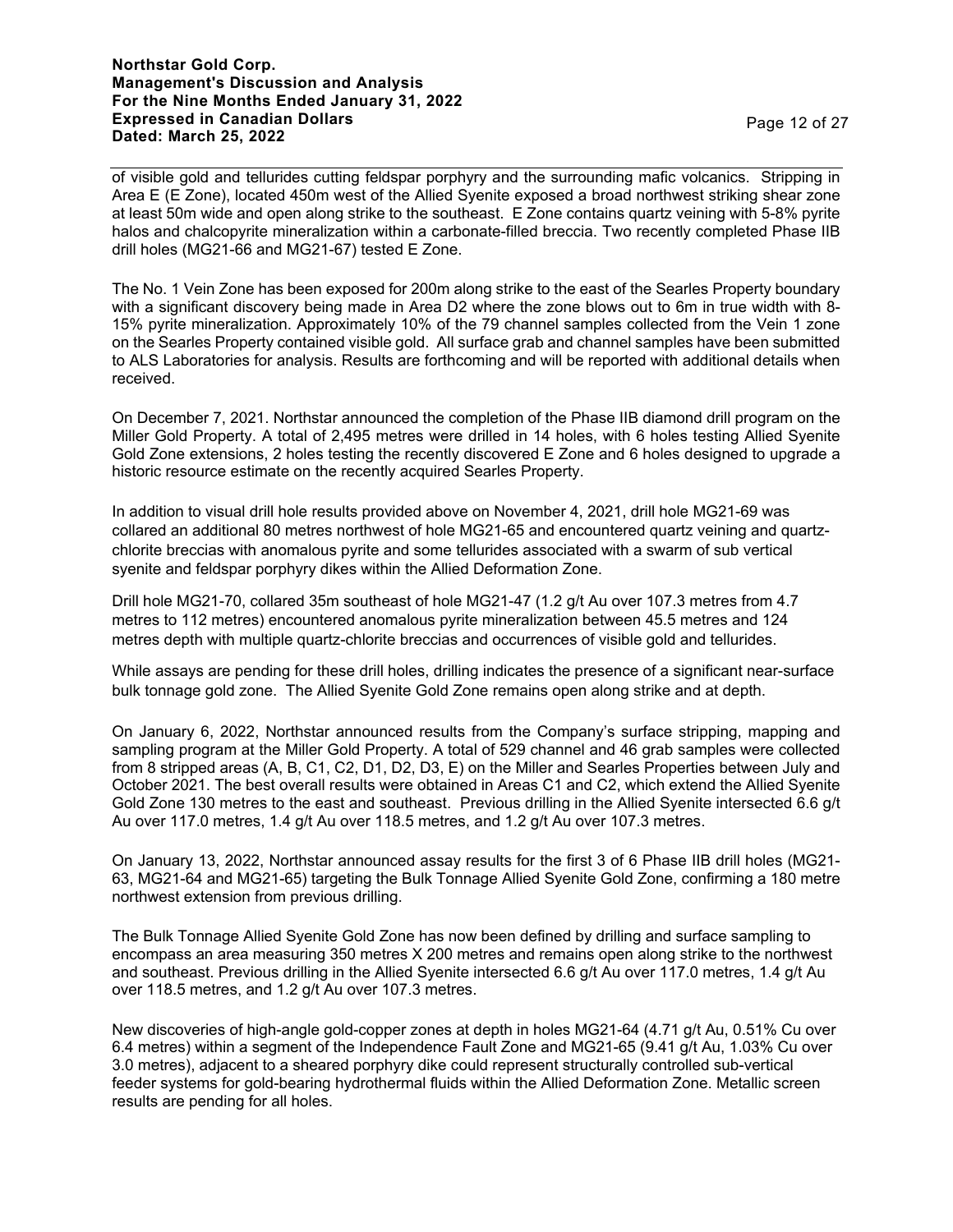#### **Searles Property**

On June 8<sup>th</sup>, 2021. Northstar Gold Corp. announced the Company had signed an Option Agreement to acquire 100% interest in the 64 hectare Searles Patent (or "the Searles Property") situated 18 km southeast of Kirkland Lake, Ontario. The Searles Property represents a portion of a historical resource estimate\* (1987) of 0.73Mt grading 11.5 g/t Au\*\* (for a total of 270,000 contained ounces of gold) on the No. 1 Vein of the Miller Independence Mine. The historical resource estimate straddles both the Searles Property and Northstar's adjoining Miller Gold Property to the west and this Agreement consolidates Northstar's control of the entire historical resource estimate area. Upon fulfillment of option terms, the Searles Property will be amalgamated with the Miller Gold Property.

\* Ontario Ministry of Northern Development and Mines Assessment report # OM87-6-L-239: AFRI file 32D04SW0265 "Mining and Geological Report on the 1987 Nortek Exploration Program" by Gordon B. French, President of French & Associates Inc., Highway 112, Tarzwell, Ontario.

\*\*A Qualified Person has not done sufficient work to classify this historical estimate as a current mineral resource and the Company is not treating this historical estimate as a current mineral resource. The historical estimate cannot be fully verified. These values cannot and should not be relied upon and are only referred to herein as an indication of previously defined gold mineralization. In order to verify the estimate and to upgrade to NI 43-101 compliant categories, the historical area would need to be re-drilled with updated sampling procedures put in place.

## **Rosegrove Property**

On November 2<sup>nd</sup>, 2020 Northstar announced the Company had purchased the 1,200 hectare Rosegrove Property, consisting of 19 contiguous mining claims containing 52 cells situated 1 km northwest and along trend from the Miller Gold Property. The Company acquired 100% interest in the Rosegrove Property for a cash payment of \$10,000 and the issuance of 50,000 common shares of Northstar.

The Rosegrove claims overlay the same northwest-orientated mafic and intermediate volcanic rock package that hosts significant gold-telluride mineralization at the Miller Gold Property, including a belt of tuffaceous and volcanic fragmental rocks and evidence of syenite and porphyry intrusives. The Property has several shear zones, faults and splays which may be related to the highly prospective First Order Catharine Fault Structure and the Pacaud and Boston Faults. The Rosegrove claims are overlain by clay, sand and glacial deposits that has hampered previous exploration efforts in the area. Northstar conducted an airborne UAV magnetic survey over the Rosegrove Property in Q1 of 2021, identifying a number of exploration targets to undergo field investigation in 2022.

On July 29<sup>th</sup>, 2021 Northstar announced that a recently completed airborne magnetic survey by Abitibi Geophysics over the Company's 100%-owned, 1,200 hectare Rosegrove Property, contiguous to the Company's flagship Miller Gold Property and situated 11 km south of the town of Kirkland Lake, has identified 2 significant structures and 5 anomalies consistent with possible syenitic intrusions.

Abitibi's survey report has identified "two shear zones and a few faults that may play a key role in the control of gold mineralization. The report also states that five "negative elliptical to ring-shaped magnetic anomalies were detected in different areas of the survey grid." These features display magnetic signatures that are similar to known alkaline intrusions in the survey area such as the gold-bearing Allied and Planet Syenites on Northstar's adjoining Miller Gold Property.

A comprehensive surface mapping, sampling and prospecting program will be conducted on the Rosegrove property as a follow up to the magnetic survey.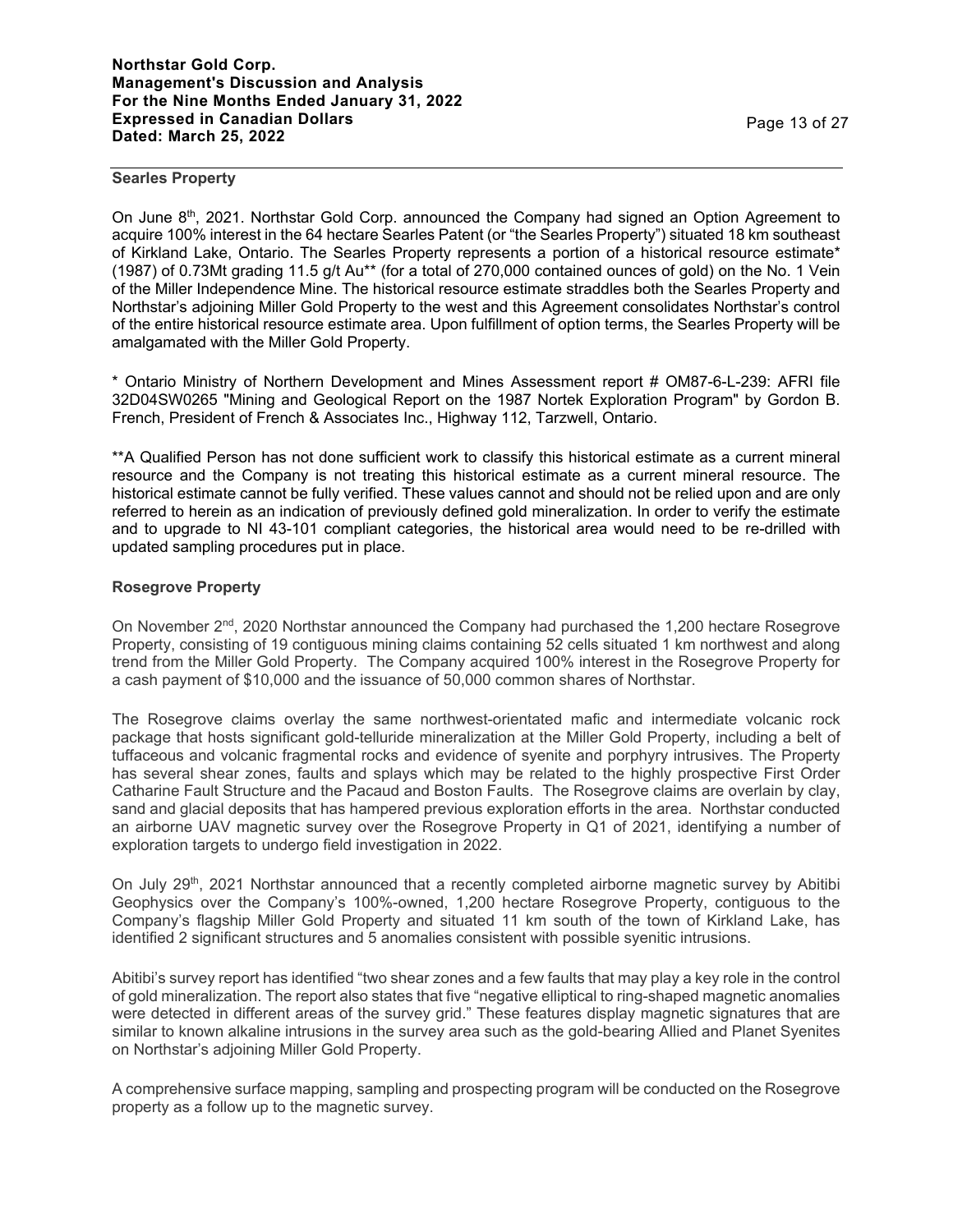#### **Bryce Property**

A surface mapping and sampling program commenced on this intrusive-hosted gold / PME VMS project in September, 2021 A LiDAR survey was flown over the property in June of 2019 with a report to follow in the fall of 2021. A 43-101 Technical Report on the Bryce Property was undertaken in 2021 which includes validating and compiling historic exploration results. This report will be updated with 2021 exploration work and results.

## **Milestone Cu-Ni-Co Property**

No exploration work was carried out by the Company on the project during the year. Between January 18, 2021 and January 21, 2021 an additional 15 claim units comprising 322 hectares were added to the Milestone land package that now totals 700 hectares in area. Northstar is exploring the means to monetize Milestone either through a spinout transaction or by option agreement.

## **Liquidity and Capital Resources**

The Company manages its capital to maintain its ability to continue as a going concern and to provide returns to shareholders and benefits to other stakeholders. The Company considers its capital to be shareholders' equity, which is comprised of share capital and deficit, which as at January 31, 2022 totaled \$4,875,082 (April 30, 2021 - \$5,172,699).

The Company manages its capital structure and makes adjustments to it in light of economic conditions and financial needs. The Company, upon approval from its Board, will balance its overall capital structure through new share issues or by undertaking other activities as deemed appropriate under the specific circumstances.

The Company is not subject to externally imposed capital requirements as at January 31, 2022.

As of January 31, 2022 the Company had working capital of \$263,403 (April 30, 2021 – \$777,975).

On January 31, 2022, the Company had cash of \$787,812 (April 30, 2021 - \$1,261,898). Management of cash balances is conducted in-house based on internal investment guidelines. Cash is deposited with major Canadian financial institutions. Cash required for immediate operations is held in a chequing account. Excess funds may be invested in conservative money market instruments that bear interest and carry a low degree of risk. Some examples of instruments in which we may invest its cash are treasury bills, money market funds, bank guaranteed investment certificates and bankers' acceptance notes. The objective of these investments is to preserve funds for the use in and advancement of the Company's business.

Total cash used in operating activities during the nine months ended January 31, 2022 was \$2,416,105 (nine months ended January 31, 2021 - \$2,292,417). Cash was primarily spent on legal fees, accounting fees, rent, consulting fees, and exploration and general and administrative costs.

Total net cash generated by financing activities during the nine months ended January 31, 2022 was \$2,017,919 (nine months ended January 31, 2021 - \$2,565,111), which consisted of proceeds received \$7,100 from the exercise of 28,400 warrants and the receipt of \$2,009,919 in subscription proceeds from private placement tranches closed during the period. During the comparative nine months ended January 31, 2021, the Company received \$19,240 resulting from the exercise of warrants, net proceeds received on private placements of \$2,301,084, and proceeds from promissory notes payable of \$244,787.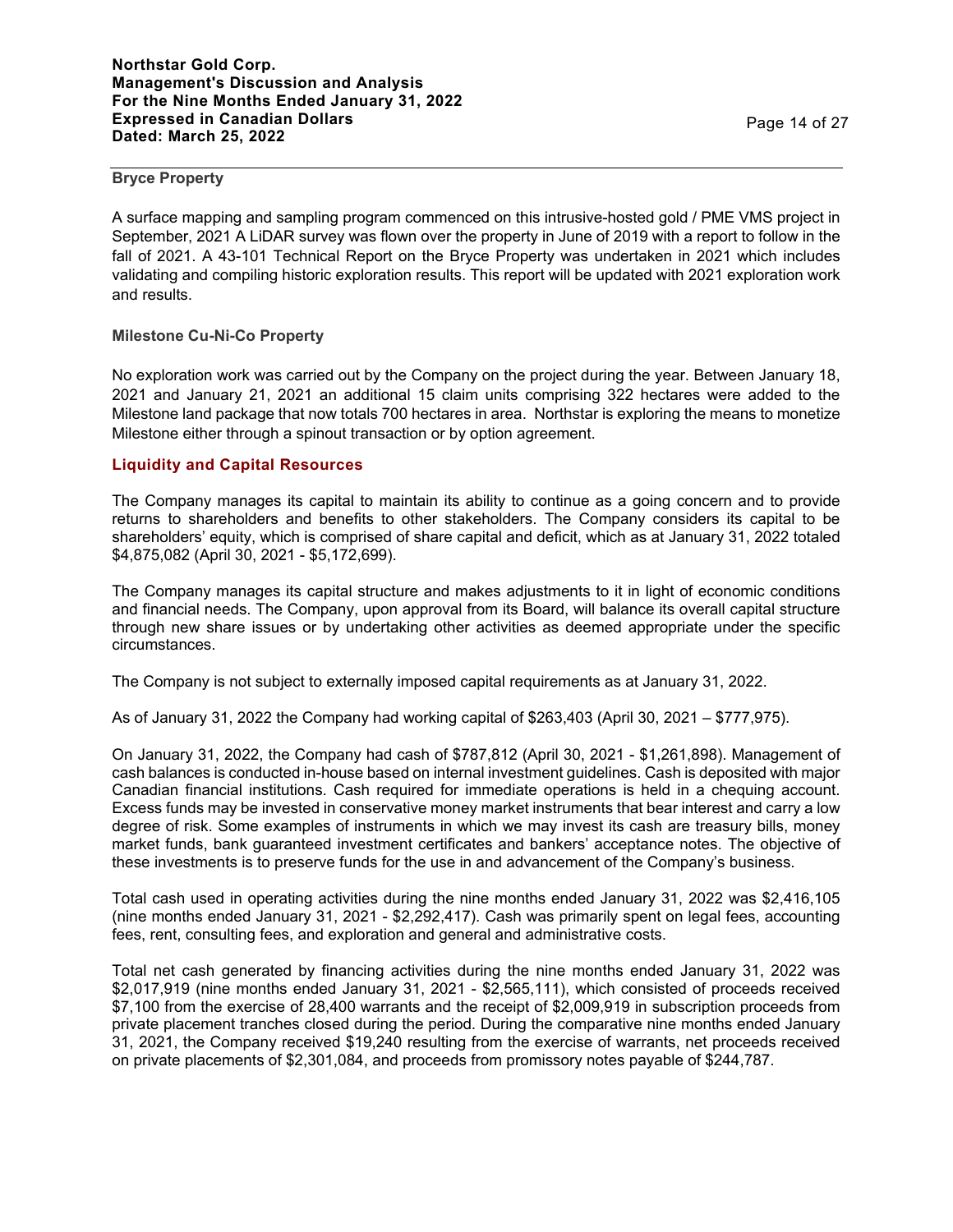## **Northstar Gold Corp. Management's Discussion and Analysis For the Nine Months Ended January 31, 2022 Expressed in Canadian Dollars Dated: March 25, 2022** Page 15 of 27

On August 5, 2021, the Company closed the first tranche of a non-brokered private placement of units for gross proceeds of \$1,572,220. The offering was comprised of 2,999,806 flow through units, for proceeds of \$929,940 and 2,293,856 non-flow through units, for proceeds of \$642,280. The flow through units were priced at \$0.31 and comprised of one flow through common share and one-half of one non-flow through share purchase warrant. Each full warrant is exercisable for one non-flow through common at an exercise price of \$0.42 for a period of 24 months. The non-flow through units were priced at \$0.28 and were comprised of one common share and one-half of one share purchase warrant. Each full purchase warrant is exercisable into common shares at a price of \$0.42 for a period of 24 months. The Company issued 160,608 finder warrants with exercise price of \$0.31 and 137,631 finder warrants with an exercise price of \$0.28, both expiring 24 months from the closing date of the offering and issued 150,000 common shares (ascribed a fair value of \$37,500) to a finder who assisted the Company as a financial advisor in connection with the offering. Cash costs of issue amounted to \$126,301.

On September 13, 2021, the Company closed a private placement comprised of 64,516 flow through units, for gross proceeds of \$20,000, and 300,000 non-flow through units, for gross proceeds of \$84,000. The flow through units were priced at \$0.31 and comprised of one flow through common share and one-half of one non-flow through share purchase warrant. Each full warrant is exercisable for one non-flow through common at an exercise price of \$0.42 for a period of 24 months. The non-flow through units were priced at \$0.28 and were comprised of one common share and one-half of one share purchase warrant. Each full purchase warrant is exercisable into common shares at a price of \$0.42 for a period of 24 months.

On December 6, 2021, the Company closed a private placement comprised of 2,083,334 flow through units, for gross proceeds of \$500,000. The flow through units were priced at \$0.24 and comprised of one flow through common share and one-half of one non-flow through share purchase warrant. Each full warrant is exercisable for one non-flow through common at an exercise price of \$0.37 for a period of 24 months. In connection with this private placement, \$40,000 in finders fees were paid and 166,667 broker warrants were issued with an exercise price of \$0.24 for a period of two years.

## Requirement of Additional Equity Financing

The Company has relied primarily on equity financing for operational funding. The Company requires additional liquidity to explore and develop the property in the future. Until the Company starts generating profitable operations from exploration, development and sale of minerals, it intends to continue relying upon the issuance of securities to finance operations.

# **Overall Performance**

The Company was incorporated in 2008 and from 2008 to 2013 substantial work was undertaken on the Bryce Project. In 2012, the Miller Gold Property was acquired and became the main focus of the Company. Drilling commenced on the property in 2014. Northstar's business is to operate as a mineral resource exploration and development company initially focused on the acquisition, funding and exploration of the Miller Gold Property Northstar closed an Initial Public Offering in December 2019 and obtained a listing on the Canadian Securities Exchange in January 2020.

# Significant Acquisitions and Dispositions

The Company acquired the Miller Gold Property in 2013 and 2014 by issuing 500,000 Common Shares at a price of \$0.30 for a total of \$150,000 and cash payments of \$19,831.

On November 2, 2020, the Company acquired the Rosegrove Property from a company controlled by the spouse of John Pollock, the Company's Co-chairman and a director. The property consists of 19 contiguous mining claims containing 52 cells, represents an area of about 1,200 ha and is situated 16 km south of the town of Kirkland Lake and Kirkland Lake Gold's Macassa SMC gold mine, and 1.5 kilometres northwest of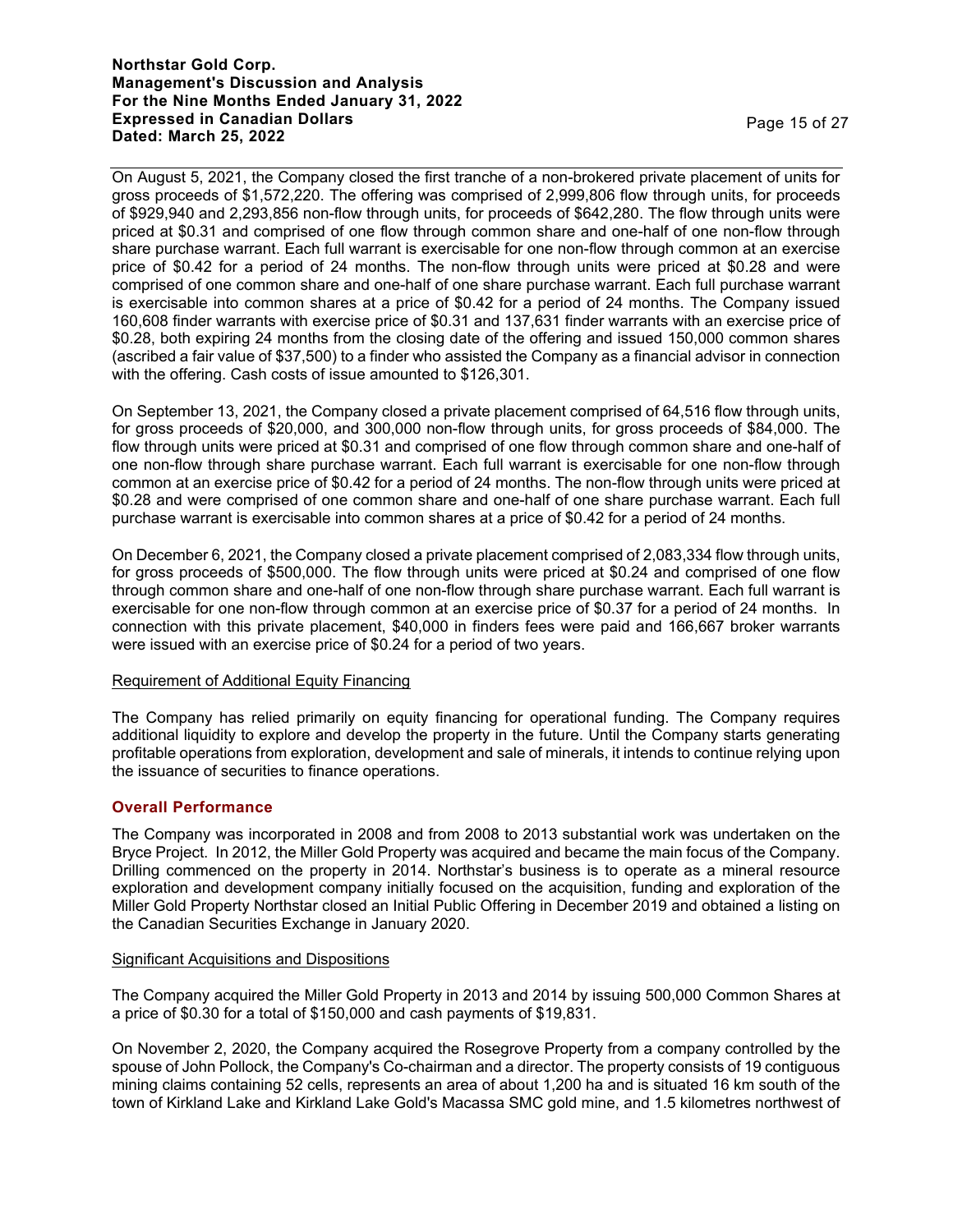the Miller Gold Property. The purchase price consisted of a cash payment of \$10,000 and the issuance of 50,000 common shares (ascribed a fair value of \$13,500).

On June 8, 2021, the Company entered into an option agreement to acquire 100% interest in the Searles Patent (or "the Searles Patent") immediately south and adjoining the Miller Gold Property. To earn a 100% interest in the Searles Patent, the Company is subject to the following option terms:

- Cash payment of \$75,000 (paid) and issuance of 250,000 Northstar common shares upon signing (issued and ascribed a fair value of \$88,750).
- Cash payment of \$75,000, issuance of 200,000 Northstar common shares and completion of \$100,000 in exploration expenditures by the first anniversary of signing for 50% interest in the Searles Patent.
- Cash payment of \$150,000, issuance of 200,000 common shares and completion of \$100,000 in exploration expenditures by the second anniversary of signing for 100% interest in the Searles Patent.
- The Vendors retain a 2.5% Net Smelter Return (NSR). Northstar has the right to purchase 1% of the NSR for \$1.5 million and an additional 0.5% NSR for \$1 million. Northstar retains a standard right of first refusal on any proposed sale or transfer by Searles of the remaining 1% of the NSR.
- Northstar shall pay the vendors US\$20 per ounce for any National Instrument 43-101 Measured, Indicated, and Inferred mineral resource ounce delineated on the Searles Patent, determined as at and payable upon the commencement of Commercial Production, subject to a maximum payment of US\$15 million. The parties acknowledge and agree that the ounces shall be verified by a formal feasibility study initiated by Northstar at the time of production.

Upon fulfilling option terms, the Searles Patent will be amalgamated with the Miller Gold Property for reporting purposes.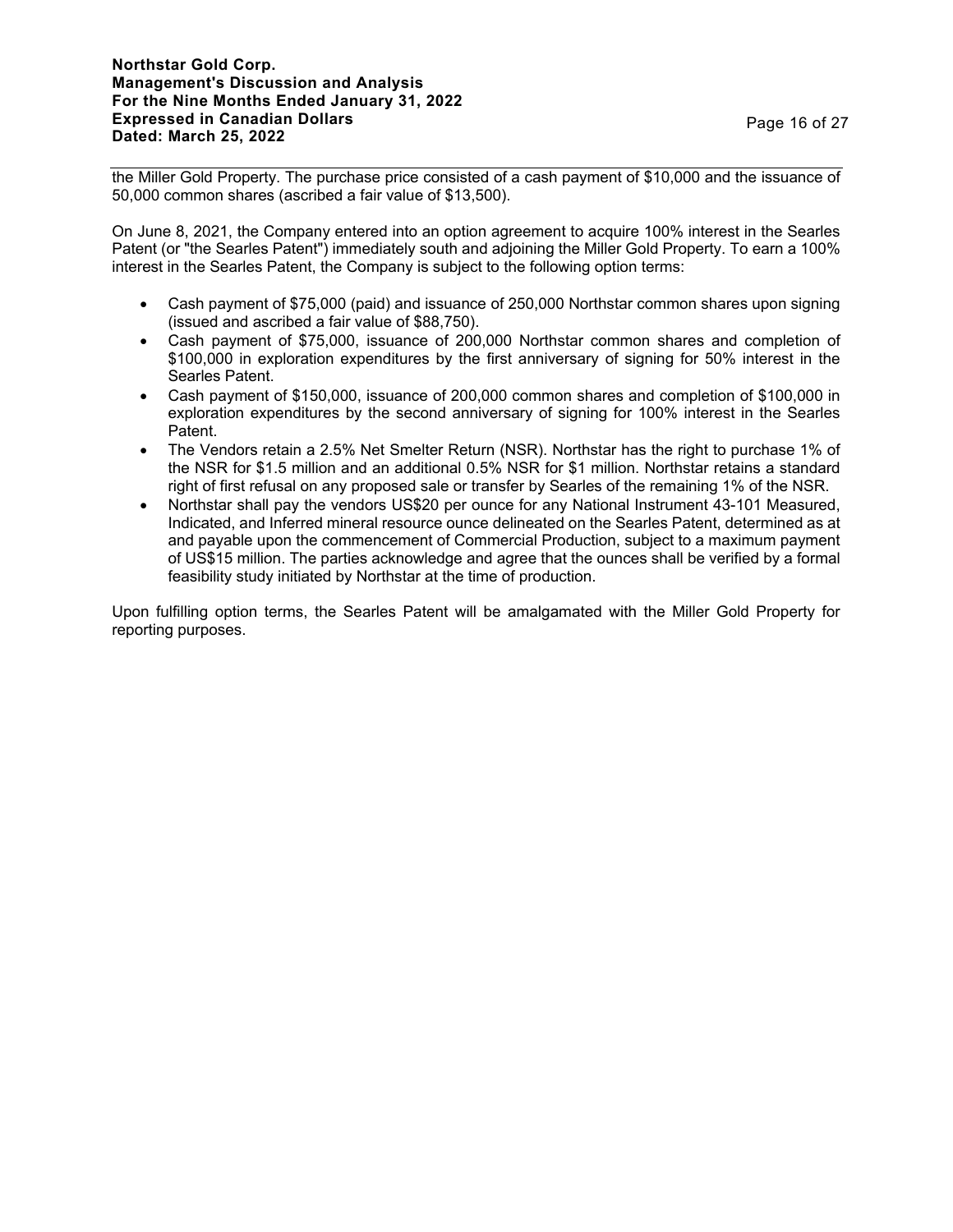#### **Results of Operations**

#### **Selected Quarterly Information**

A summary of selected information for each of the quarters presented below is as follows:

|                             |                | <b>Net Loss</b> |                                                   |                     |
|-----------------------------|----------------|-----------------|---------------------------------------------------|---------------------|
|                             | <b>Revenue</b> | <b>Total</b>    | <b>Basic and</b><br>diluted earnings<br>per share | <b>Total assets</b> |
| <b>For the Period Ended</b> | ( \$)          | $($ \$)         | $($ \$)                                           | $($ \$)             |
| $2022 -$ January 31         | Nil            | (937, 719)      | (0.02)                                            | 5,614,196           |
| 2021 - October 31           | Nil            | (1,094,634)     | (0.02)                                            | 6,586,630           |
| $2021 - July 31$            | Nil            | (403, 612)      | (0.01)                                            | 5,557,415           |
| 2021 - April 30             | Nil            | (879, 904)      | (0.02)                                            | 5,996,685           |
| 2021 - January 31           | Nil            | (535,909)       | (0.01)                                            | 6,628,278           |
| $2020 - October$ 31         | Nil            | (479,003)       | (0.01)                                            | 5,008,178           |
| 2020 - July 31              | Nil            | (\$1,112,295)   | (0.03)                                            | 5,190,985           |
| 2020 - April 30             | Nil            | (1,036,064)     | (0.04)                                            | 6,319,816           |

Three Months Ended January 31, 2022 vs Three Months Ended January 31, 2021

The Company incurred a loss of \$937,719 for the three months ended January 31, 2022 compared with a loss of \$535,909 for the comparative three months ended January 31, 201. The \$402,710 increase in the loss over the comparative period was primarily driven by: a \$15,427 increase in stock based compensation driven by residual vesting of prior period option grants. Exploration and evaluation expenses increased by \$291,328 to \$604,856 during the three months ended January 31, 2022, with the completion of a drilling program in the current period while the comparative period saw the completion of a program commenced in a prior period. Investor relations expense increased to \$66,680 during the three months ended January 31, 2022 compared with \$61,917 in the comparative three months ended January 31, 2021, as the Company continued utilization of its core investor relations provider. Similarly, the Company expensed \$11,512 in advertising costs during the three months ended January 31, 2022 compared with \$13,130 during the comparative period, driven by continued initiatives employed to heighten general market awareness. Consulting expense increased to \$47,625 during the three months ended January 31, 2022 from \$39,000 in the comparative period ended January 31, 2021, driven by a compensation adjustment of the Company's CEO. Professional fees increased to \$42,196 during the three months ended January 31, 2022 from \$13,475 driven primarily by general corporate matters and fees associated with the Company's annual general meeting. General and administration expenses increased from \$50,836 during the three months ended January 31, 2021 to \$102,409 during the three months ended January 31, 2022, primarily driven by directors fees incurred during the current period, whereas there were none in the comparative period ended January 31, 2021. Additionally, the Company experienced normal fluctuations in period over period consumable expenses.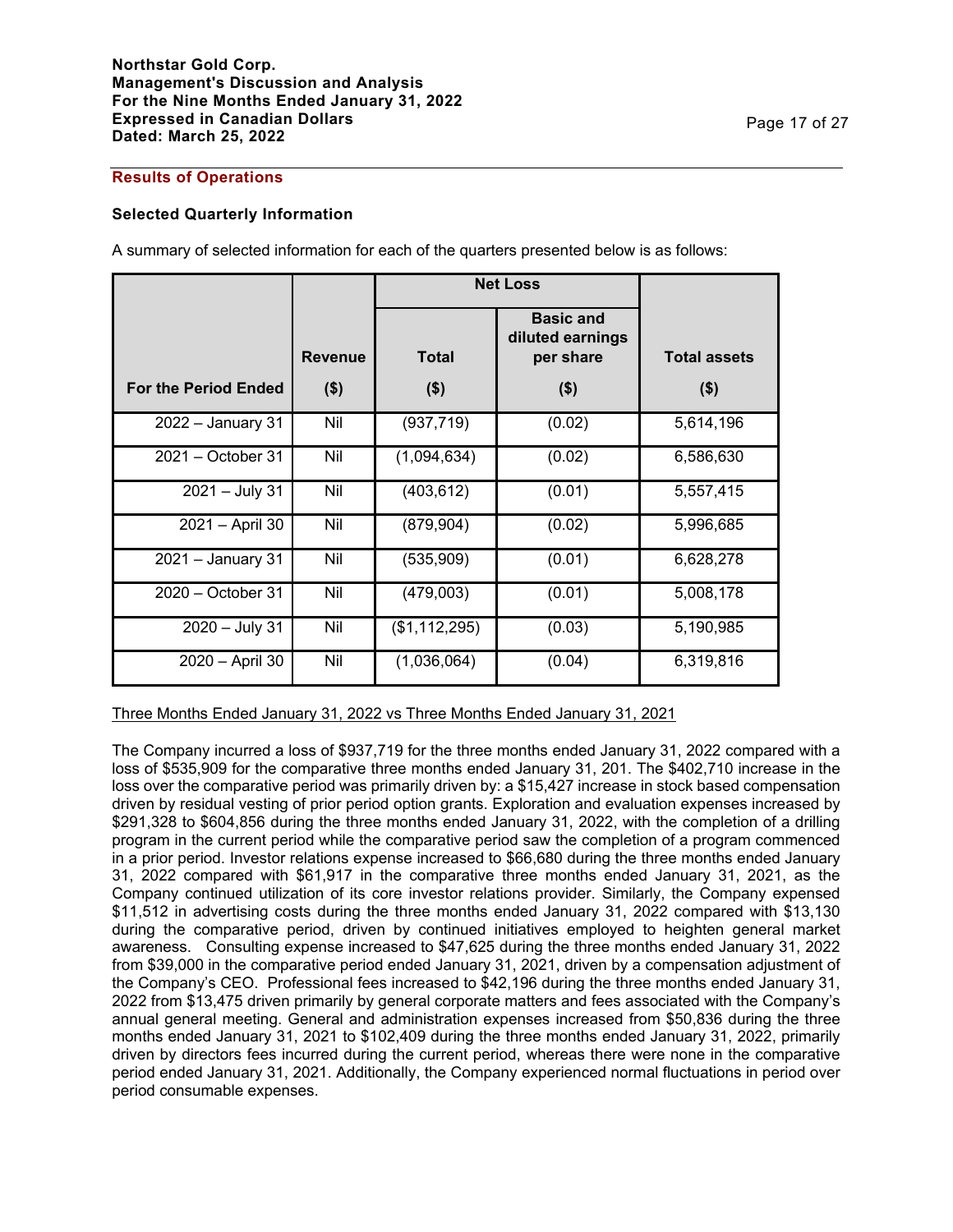## **Northstar Gold Corp. Management's Discussion and Analysis For the Nine Months Ended January 31, 2022 Expressed in Canadian Dollars Dated: March 25, 2022** Page 18 of 27

#### Nine Months Ended January 31, 2022 vs Nine Months Ended January 31, 2021

The Company incurred a loss of \$2,435,965 for the nine months ended January 31, 2022 compared with a loss of \$2,127,207 for the comparative nine months ended January 31, 2021. The \$308,758 increase in the loss over the comparative period was primarily driven by: a \$70,336 increase in stock based compensation driven by residual vesting of a prior year option grant as well as a grant of 800,000 options on September 13, 2021. Exploration and evaluation expenses increased by \$6,347 to \$1,502,833 during the nine months ended January 31, 2022, with completion of drilling programs in both the current and comparative periods. Investor relations expense increased to \$222,066 during the nine months ended January 31, 2022 compared with \$159,417 in the comparative nine months ended January 31, 2021, as the Company increased its utilization of a core investor relations provider. Similarly, the Company expensed \$46,488 in advertising costs during the nine months ended January 31, 2022 compared with \$40,204 during the comparative period, driven by continued initiatives employed to heighten general market awareness. Consulting expense increased to \$142,875 during the nine months ended January 31, 2022 from \$117,000 in the comparative period ended January 31, 2021, driven by a compensation adjustment of the Company's CEO during the current year. Professional fees increased to \$76,383 during the nine months ended January 31, 2022 from \$55,074 driven primarily by general corporate matters and fees associated with the Company's annual general meeting. General and administration expenses increased from \$124,743 during the nine months ended January 31, 2021 to \$229,785 during the nine months ended January 31, 2022, primarily driven by directors fees incurred during the current period, whereas there were none in the comparative period ended January 31, 2021. Additionally, the Company experienced normal fluctuations in period over period consumable expenses.

## **Additional Disclosure for Venture Issuers Without Significant Revenue**

As the Company has had no revenue from operations since incorporation, the following is a breakdown of the material costs incurred for the nine months ended January 31, 2022 and 2021: General and Administrative Expenses: Insurance - \$18,752 (nine months ended January 31, 2021 - \$11,185), Accounting - \$27,943 (nine months ended January 31, 2021 - \$23,022), Corporate secretarial fees - \$10,577 (nine months ended January 31, 2021 - \$12,181); Rent - \$27,391 (nine months ended January 31, 2021 - \$21,853); Filing fees - \$43,732 (nine months ended January 31, 2021 - \$16,276); Bank Charges - \$1,518 (nine months ended January 31, 2021 - \$1,431); Press releases - \$16,610 (nine months ended January 31, 2021 - \$10,946); Transfer agent - \$20,069 (nine months ended January 31, 2021 - \$11,786).

General and administration expenses increased by \$105,042 over the comparative period, due to various factors including: filing fees associated with the Company's new OTC listing where the prior period saw no similar activity; growth in the Company's press release costs, reflective of an increase in frequency of information disseminated; growth in the transfer agent costs, reflective of an increasing shareholder base, and introduction of directors fees during the nine months ended January 31, 2022 where the Comparative period saw none.

Exploration expenditures on the Company's Miller property during the nine months ended January 31, 2022 and 2021 consisted primarily of drilling - \$574,412 (nine months ended January 31, 2021 - \$477,642); geophysics - \$176,217 (nine months ended January 31, 2021 - \$668,450); line cutting - \$nil (nine months ended January 31, 2021 - \$52,113); geological - \$144,596 (nine months ended January 31, 2021 - \$71,750); assays - \$311,761 (nine months ended January 31, 2021 - \$161,977); support costs - \$84,401 (nine months ended January 31, 2021 - \$28,554); Mechanical stripping of \$42,250 (nine months ended January 31, 2021 - \$nil); Travel and transportation of \$12,481 (nine months ended January 31, 2021 - \$nil)

Exploration expenditures on the Company's Bryce property during the nine months ended January 31, 2022 consisted of: geological - \$100,804; (nine months ended January 31, 2021 - \$nil); Assays - \$13,314 (nine months ended January 31, 2021 - \$nil); Geophysics costs of \$nil (nine months ended January 31, 2021 - \$36,000)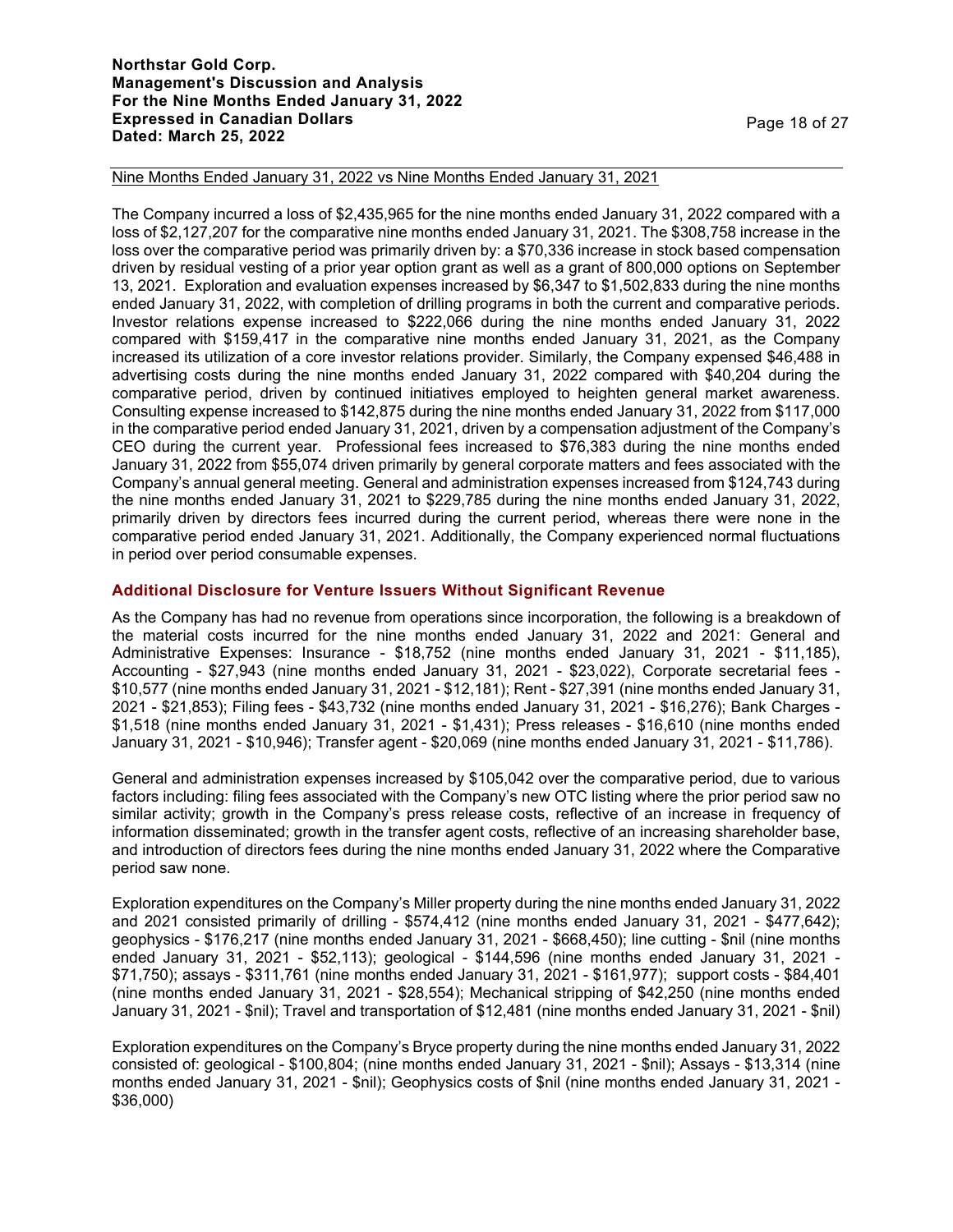Exploration expenditures on the Company's Rosgrove project during the nine months ended January 31, 2022 consisted of: geophysics - \$42,597 (nine months ended January 31, 2021 - \$nil).

During the nine months ended January 31, 2022, residual assays continued to come in pertaining to recently completed drilling programs, and the Company continued its next phase of exploration. The Comparative period saw the Company substantially complete its phase 1 drilling program on the Miller Project.

## **Outstanding Share Data**

The authorized share capital of the Company consists of unlimited class "A" common shares (or "Common Shares"), class "B" shares, class "A" special shares, class "B" special shares and class "C" special shares.

As of the date hereof, there are 56,647,765 common shares outstanding, 9,750,077 warrants outstanding with exercise prices between \$0.25 and \$0.45, expiring between June 22, 2022 and September 13, 2023, and 4,160,000 stock options outstanding exercisable at \$0.30 and expiring between February 9, 2024 and September 13, 2026.

On April  $7<sup>th</sup>$ , 2021 Northstar announced that it had applied for the listing of its common shares on the OTCQB® Venture Market ("OTCQB"), a U.S. trading platform operated by the OTC Markets Group in New York, in addition to applying for eligibility with the Depository Trust Company ("DTC") The Company believes that DTC eligibility and trading on the OTCQB will provide additional liquidity and increase its visibility within the U.S. capital markets. Northstar will continue to trade on the CSX Canadian Securities Exchange under its symbol "NSG". On September 7, 2021, the Company began trading on the OTCQB.

# **Critical Accounting Estimates**

The significant accounting policies are presented in Note 4 of the audited financial statements for the period ended April 30, 2021. Note 4 provides that the preparation of the Company's financial statements in conformity with IFRS requires management to make judgments, estimates and assumptions that affect the reported amounts of assets, liabilities and contingent liabilities at the date of the financial statements and reported amounts of expenses during the reporting period. Actual outcomes could differ from these estimates. The financial statements include estimates that, by their nature, are uncertain. The impacts of such estimates are pervasive throughout the financial statements and may require accounting adjustments based on future occurrences. Revisions to accounting estimates are recognized in the period in which the estimate is revised and future periods if the revision affects both current and future periods. These estimates are based on historical experience, current and future economic conditions and other factors, including expectations of future events that are believed to be reasonable under the circumstances. Information about significant areas of estimation uncertainty in applying accounting policies that have the most significant effect on the amounts recognized in the financial statements are noted below.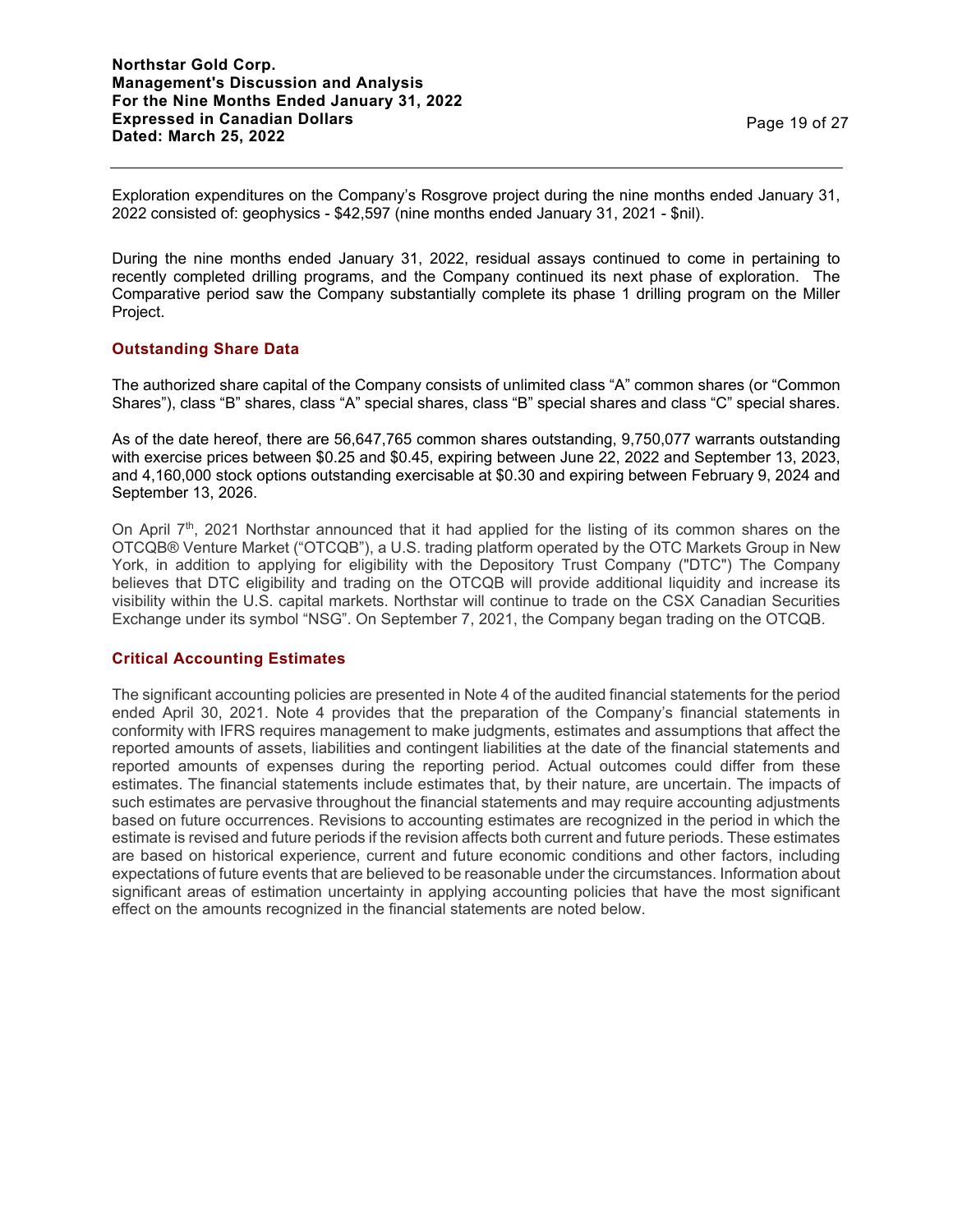# **Trends and Economic Conditions**

|                          | Gold - spot price |         |         |  |  |
|--------------------------|-------------------|---------|---------|--|--|
|                          | Jan.              | Oct.    | Dec.    |  |  |
|                          | 31,               | 31,     | 31,     |  |  |
| <b>Metal</b>             | 2022              | 2021    | 2020    |  |  |
| Gold<br>(US\$ per<br>oz) | \$1,798           | \$1,784 | \$1,886 |  |  |

The Spot price of gold has remained consistent over the last twelve months and may be influenced by recent geopolitical events in Russia associated with its invasion Ukraine. Management regularly monitors economic conditions and estimates their impact on the Company's operations and incorporates these estimates in both short-term operating and longer-term strategic decisions.

Due to the worldwide COVID-19 pandemic, material uncertainties may arise that could influence management's going concern assumption. Management cannot accurately predict the future impact COVID-19 may have on:

- Global gold prices:
- Demand for gold and the ability to explore for gold;
- The severity and the length of potential measures taken by governments to manage the spread of the virus, and their effect on labour availability and supply lines;
- Availability of government supplies, such as water and electricity;
- Purchasing power of the Canadian dollar; and
- Ability to obtain funding.

On April 6, 2020, the Company temporarily suspended its drilling program as it no longer felt that these activities could be carried out in a way that was safe to the Company's employees and contractors. Operations re-commenced on June 15, 2020. Aside from a temporary pause in exploration activities, the Company has not experienced a material impact related to the Covid-19 outbreak. Additionally, the Company continues to experience processing delays with its assay contractors, attributable to periodic capacity and continuity of staffing on a processing facility level. To date, the delays have not materially impacted the Company's operations. At the date of this Interim MD&A, the Canadian federal government and the provincial governments of Ontario and Quebec have not introduced measures that have directly impeded the operational activities of the Company other than the Company had to bring new working procedures in place since resuming activities on June 16, 2020.

Management believes the business will continue and, accordingly, the current situation has not impacted management's going concern assumption. While the Company did take advantage of an interest free \$60,000 Covid-19 loan program extended by the Federal Government, it has been successful in raising capital during the pandemic and management believes it will continue to be able to do so. However, it is not possible to reliably estimate the length and severity of these developments and the impact on the financial results and condition of the Company in future periods.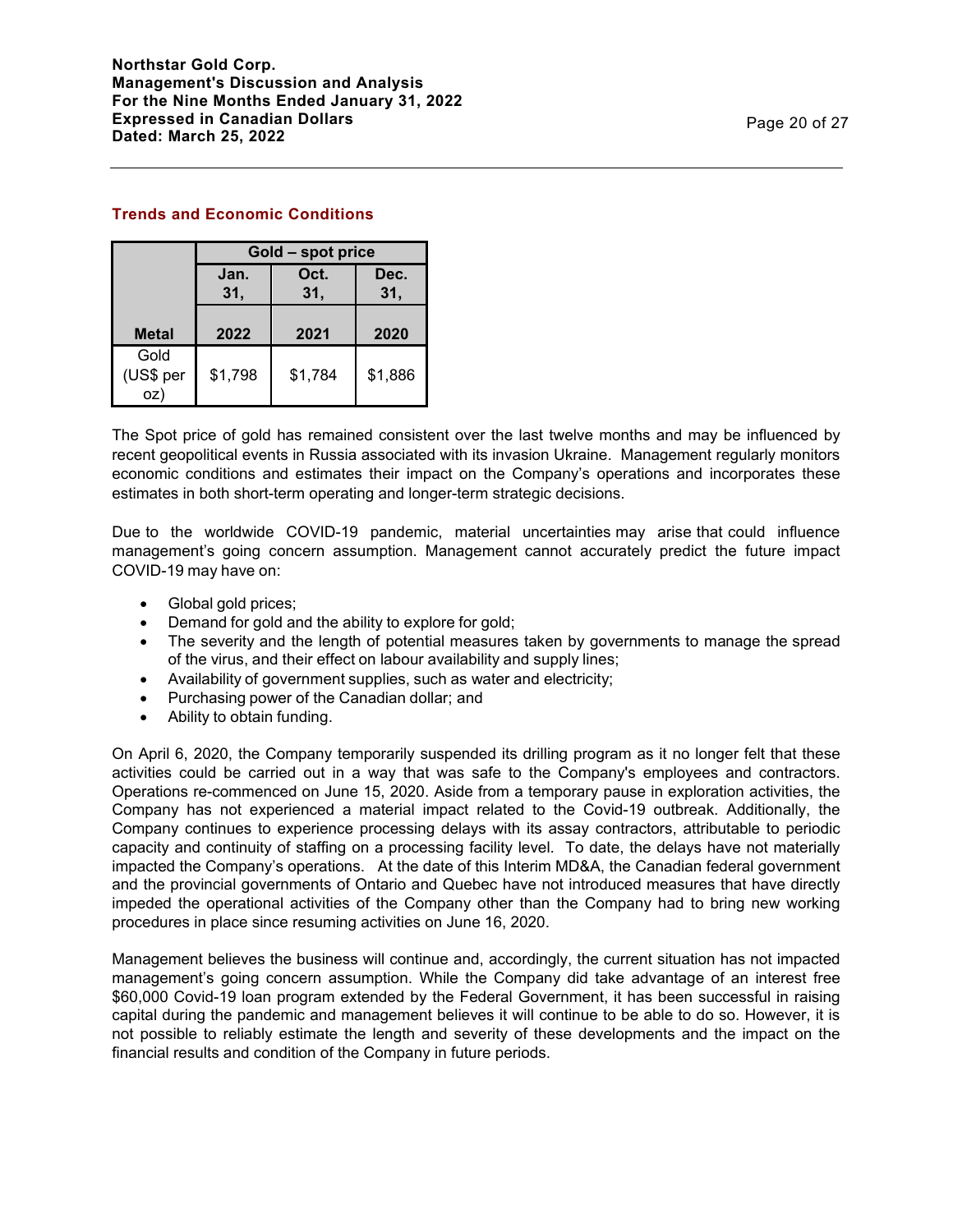## **Events Occurring After the Reporting Period**

On March 15, 2022 Northstar announced final results from the Company's 2021 Phase IIB drilling exploration program on the Miller Gold Property. Phase IIB drilling was initiated on October 1, 2021 and completed on November 27th, 2021. A total of 2,495 metres was drilled in 14 holes, including 365 metres of drilling on the Searles Property in 6 holes (S21-01 to S21-06) and 315 metres of drilling in 2 holes on Area E (MG21-66 and MG21-67). The remaining 1,815 metres of drilling was focused around the Allied Syenite (MG21-63, 64, 65, 68, 69, 70). Results from the first 3 of 6 Phase IIB holes drilled on the nearsurface Allied Syenite Bulk Tonnage Zone (MG21-63, 64 and 65) were previously reported on January 13th, 2022. (See Northstar News Release dated January 13, 2022).

## *Bulk Tonnage Allied Syenite Gold Zone Expansion*

The Bulk Tonnage Allied Syenite Gold Zone\* has now been defined by drilling and surface sampling to encompass an area measuring 350 metres X 200 metres and remains open along strike to the northwest, south and southeast.

Drill hole MG21-70, collared 35 metres southeast of hole MG21-47 (1.2 g/t Au over 107.3 metres from 4.7 metres to 112 metres) encountered anomalous pyrite mineralization between 45.5 metres and 124 metres depth with multiple quartz-chlorite breccias and occurrences of visible gold and tellurides. This includes a 24-metre-wide intercept of the Vein 1 zone from 99 metres to 123 metres depth with 0.5% to 4% chalcopyrite in blebs and stringers within a broad quartz-chlorite breccia. Numerous sub vertical fault breccias and quartz veins with visible gold and/or tellurides were intersected in the footwall of Vein 1, including the eastern branch of the Independence Fault Zone from 175.5m to 183.5m depth.

Assay results from hole MG21-70 extends the Allied Gold Zone a further 30 metres to the south and indicates the presence of a higher-grade core in the syenite over an area of at least 9,200 m2 between holes MG21-56 and MG21-70, that remains open to the northwest and south, and another, higher grade 2,800 m2 area between holes MG14-07 and MG20-49. Previous drilling in the Allied Syenite intersected 6.6 g/t Au over 117.0 metres, 1.4 g/t Au over 118.5 metres, and 1.2 g/t Au over 107.3 metres within these higher-grade envelopes. The 24-metre-wide blowout in the Vein 1 Zone could potentially extend south of the Allied Syenite contact into the host metavolcanics, adjacent to the historic Allied shaft.

Results from previously reported Phase IIB drill holes (MG21-63, MG21-64 and MG21-65) targeting the Bulk Tonnage Allied Syenite Gold Zone\*, confirmed a 180 metre northwest extension from previous drilling to drill hole MG21-65 (0.90 g/t Au over 29.7 metres). All 3 drill holes produced widely distributed anomalous gold grades, including occurrences of visible gold and tellurides over significant widths within the Allied Syenite.

## *Vertical Au-Cu Structures - Possible Feeder Zones*

New Allied Syenite discoveries of high-angle gold and copper rich quartz-chlorite veins and breccias at depth in holes MG21-64 (4.71 g/t Au, 0.51% Cu over 6.4 metres) within a segment of the Independence Fault Zone, MG21-65 (9.41 g/t Au, 1.03% Cu over 3.0 metres) alongside a vertical felsic dike and MG21- 70 (2.30 g/t Au over 8.0m) in a branch of the Independence Fault Zone may represent structurally controlled sub-vertical feeder structures tapping a large magmatic-hydrothermal reservoir of gold-bearing fluids at depth within the Allied Deformation Zone. The host structures are open to depth and constitute excellent exploration features for follow-up in Phase III drilling.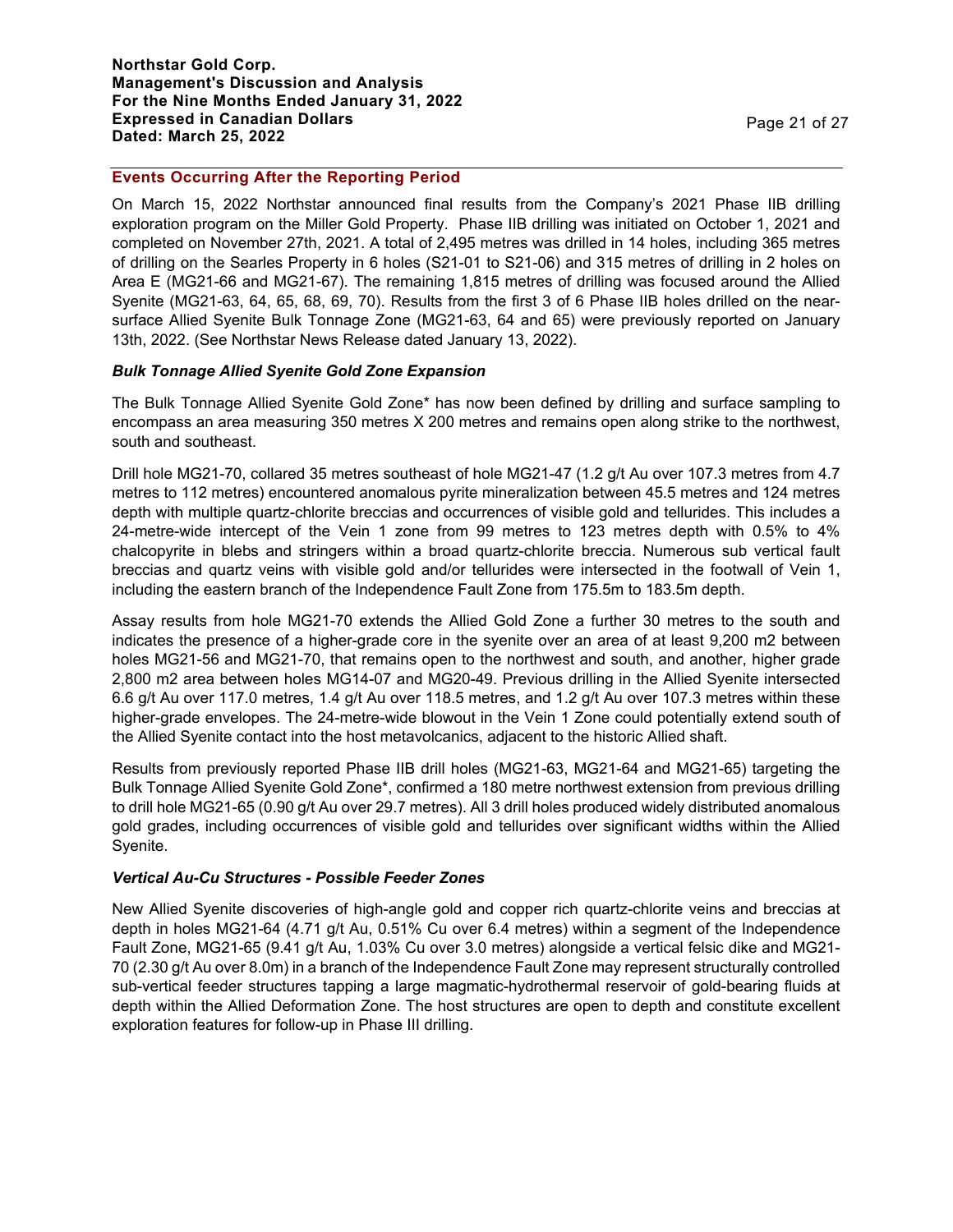## *IFZ East Structure*

The intercept of abundant quartz-chlorite breccia in hole MG21-70 within the Eastern Branch of the Independence Fault Zone hosting 2.30 g/t Au over an 8 metre width from 175.5m to 183.5m suggests a zone of continuous gold mineralization within the structure from holes MG21-56 (24.9 g/t Au over 1.5 metres), MG21-47 (3.59 g/t Au over 6.2 metres) and MG21-70 (2.30 g/t Au over 8.0 metres) plunging steeply along this southeasterly dipping sub vertical structure that is expanding at depth within the Allied Syenite.

# *Independence Fault*

Observations from drill holes MG21-63 and MG21-64 indicate the recently discovered Independence Fault is a broad sub-vertical, brittle deformation zone featuring abundant chlorite-quartz breccias with chalcopyrite mineralization and multiple occurrences of visible gold and tellurides, including an intercept of 4.71 g/t Au, 0.51% Cu over 6.4 metres from 151.1m to 157.5m in DDH MG21-64 which remains open along strike and at depth.

Drill hole MG21-65, collared near the northeast contact of the Allied Syenite, intercepted semi–massive pyrite with chalcopyrite over 3.6 metres (from 259.2 metres to 262.8 metres) grading 9.41 g/t Au, 1.03% Cu over 3.0 metres between 260m to 263m within a larger halo of magnetite alteration, proximal to a vertical feldspar porphyry dike contact. The zone is highly chargeable and can be traced for hundreds of meters along strike on magnetic and 3D IP geophysical surveys. This zone was partially sampled in Area B on surface and remains open to depth.

## *Searles No. 1 Vein Drilling*

A total of 365 metres of drilling was completed in 6 holes on the Searles Property in the Phase IIB drilling program. The primary objective of the program was to confirm shallow historic No.1 Vein drill intersections on the Searles Property (1987)\*\* over a 330 metre strike length. 2014 and 2020 Northstar No. 1 Vein drill results on the adjoining Miller Gold Property include 86.60 g/t Au over 0.5 metres, 18.06 g/t Au over 3.9 metres and 15.45 g/t Au over 2.0 metres to the west. Holes S21-01 and S21-02 were twins of historic holes N-87-09 and N-87-10 respectively\*\*. Two exploration holes (S21-05 and S21-06) were also completed 55 metres southeast and 50 metres south of the highest-grade historic intercept in N-87-08.

While the 2021 Searles drill program provides evidence that the No. 1 Vein hosts anomalous gold over a very broad area along strike and down dip, drill results failed to confirm twinned historic 1987-88 assay results\*\*. The nugget effect is very pronounced in No.1 Vein, which is enhanced for smaller less representative sample sizes such as the BQ core that was sampled in 1987. Larger samples from NQ or HQ drill core are required to mitigate the nugget effect in Vein 1.

The best gram-metre intercepts in the Searles Program came from holes S21-01 (10 gram-metres) and S21-06 (7.8 gram-metres), both located within 50m of historic drill hole N-87-08 which contained appreciable visible gold\*\*. However, hole N-87-08 was not twinned in this program. Metallic screening is pending on all Searles holes.

There is a higher-grade zone focused on the northwestern corner of the Searles Property with dimensions of approximately 100 metres x 75 metres. Holes MG14-02, MG20-34, MG20-45, MG20-46 and historic hole N-87-08 all intersected significant gold grades within this area. It's important to note that holes S21-01 to S21-06 were outside this area.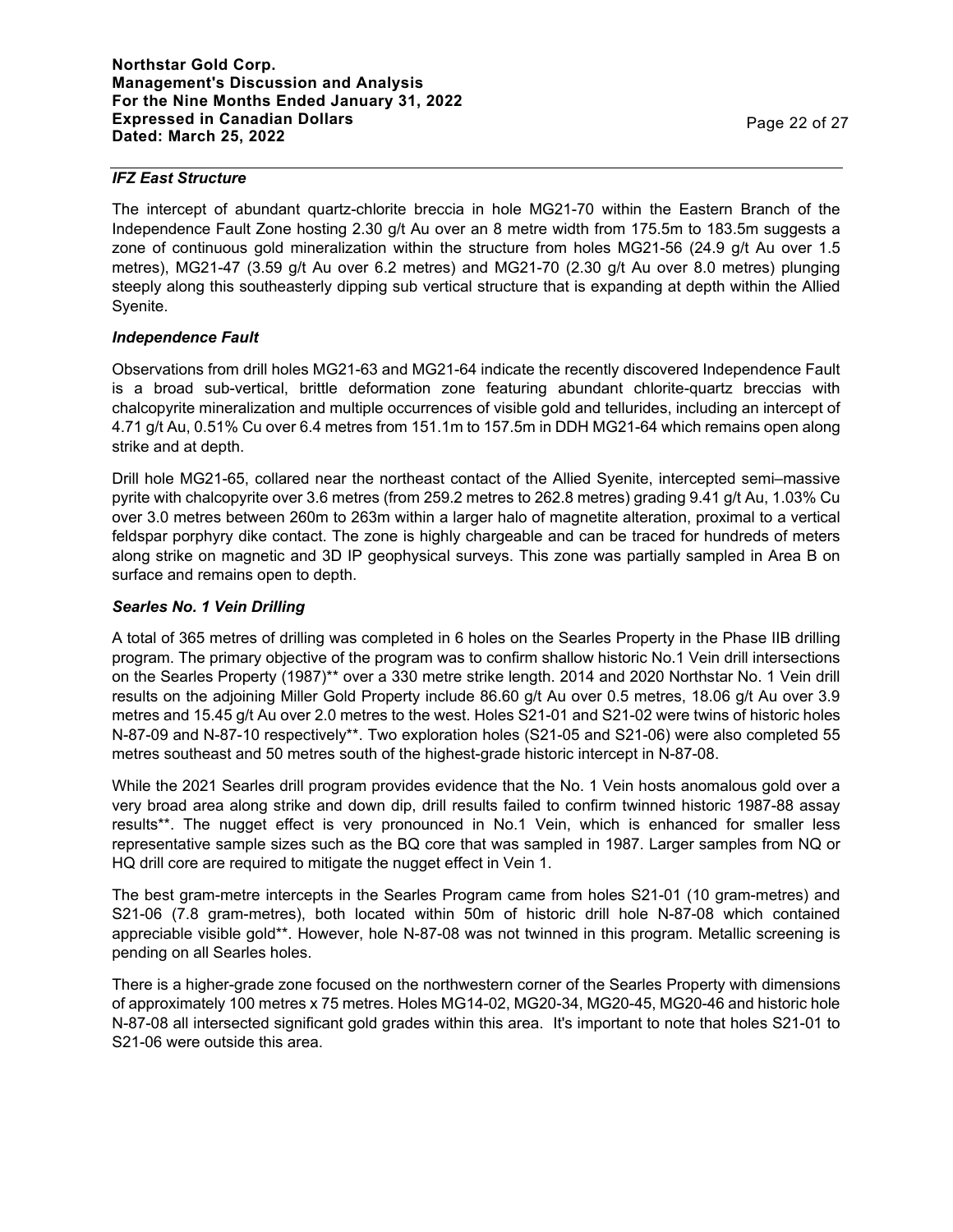Additional areas of interest for Vein 1 include the "D Vein" area where Vein 1 intersects the Independence Fault Zone and an area immediately southeast of stripped area C2 where there was a reported high-grade intercept in a 1928 drill hole where Vein 1 intersects a vertical northwest striking fault zone.

\*\*Ontario Ministry of Northern Development and Mines Assessment report # OM87-6-L-239: AFRI file 32D04SW0265 "Mining and Geological Report on the 1987 Nortek Exploration Program" by Gordon B. French, President of French & Associates Inc., Highway 112, Tarzwell, Ontario.

## *Area E Drilling*

Drilling in Area E produced results which were different from what was expected based on surface stripping, mapping and sampling observations. On surface there was a broad zone of shallow dipping quartzcarbonate veins with abundant pyrite and some chalcopyrite in the walls of the veins, hosted by a broad sub vertical shear zone and generally producing low grade gold values over appreciable widths in channel sampling such as 1.03 g/t Au over 10 metres in CH-4E.

In contrast fewer quartz veins were observed in drilling suggesting that the veins observed on surface were superficial. However, in both holes MG21-66 and MG21-67 wide intercepts of carbonate breccia along sheared contacts with gabbro dikes were observed. Abundant epidote and calcite indicated that this was host to low temperature, outboard epithermal-style mineralization.

The high-grade silver assay of 418 g/t Ag (12.2 oz/T Ag) over 1.5 metres with a larger stockwork of carbonate veining was a pleasant surprise albeit an unexpected one. The only mineralization observable in the 1.5 metre sample are some sulphides including chalcopyrite in a 4 centimetre calcite vein. It's possible this vein could be hosting silver sulphosalts and/or silver sulphides.

As arsenic levels in the sample were negligible it's unlikely that the silver is temporally related to Proterozoic cobalt-silver type mineralization. Instead, it indicates a broad area of metal zonation on the Miller Property centered around the Allied Syenite intrusive complex. High grade silver tellurides have been discovered on surface as far as 900 metres to the northeast of the Allied Syenite.

Drill hole MG21-66 highlights the potential for more distal epithermal type mineralization over the entirety of the Miller Property.

## *Additional Allied Syenite Results*

Drill hole MG21-68, collared 35 metres southeast of drill hole MG21-64 intersected syenite, feldspar porphyry and multiple breccias with pyrite and chalcopyrite mineralization near the contact with the Allied Syenite, including the Independence Fault Zone at 89 metres depth. No significant assay results were obtained, owing to the presence of a small embayment in the syenite at this location.

Drill hole MG21-69, collared an additional 80 metres northwest of hole MG21-65, encountered quartz veining and quartz-chlorite breccias with anomalous pyrite and some tellurides associated with a swarm of sub vertical syenite and feldspar porphyry dikes within the Allied Deformation Zone. Assay results from MG21-69 did confirm the presence of the vertical zone first intercepted in hole 65 (9.4 g/t Au, 1.03% Cu over 3 metres from 260m to 263m) with an intercept of 0.38 g/t Au over 4.68 metres from 290.32m to 295m. While the intercept is not ore grade it will assist Northstar in accurately modelling the geometry of the zone for follow up drilling closer to the intercept in hole 65. There was a new discovery with an intercept of 2.03 g/t Au over 1 metre from 373m to 374m within a previously untested silicified syenite dike; strongly suggesting that gold on the Property is intimately associated with alkaline magmatic fluids directly exsolved from syenite magmas.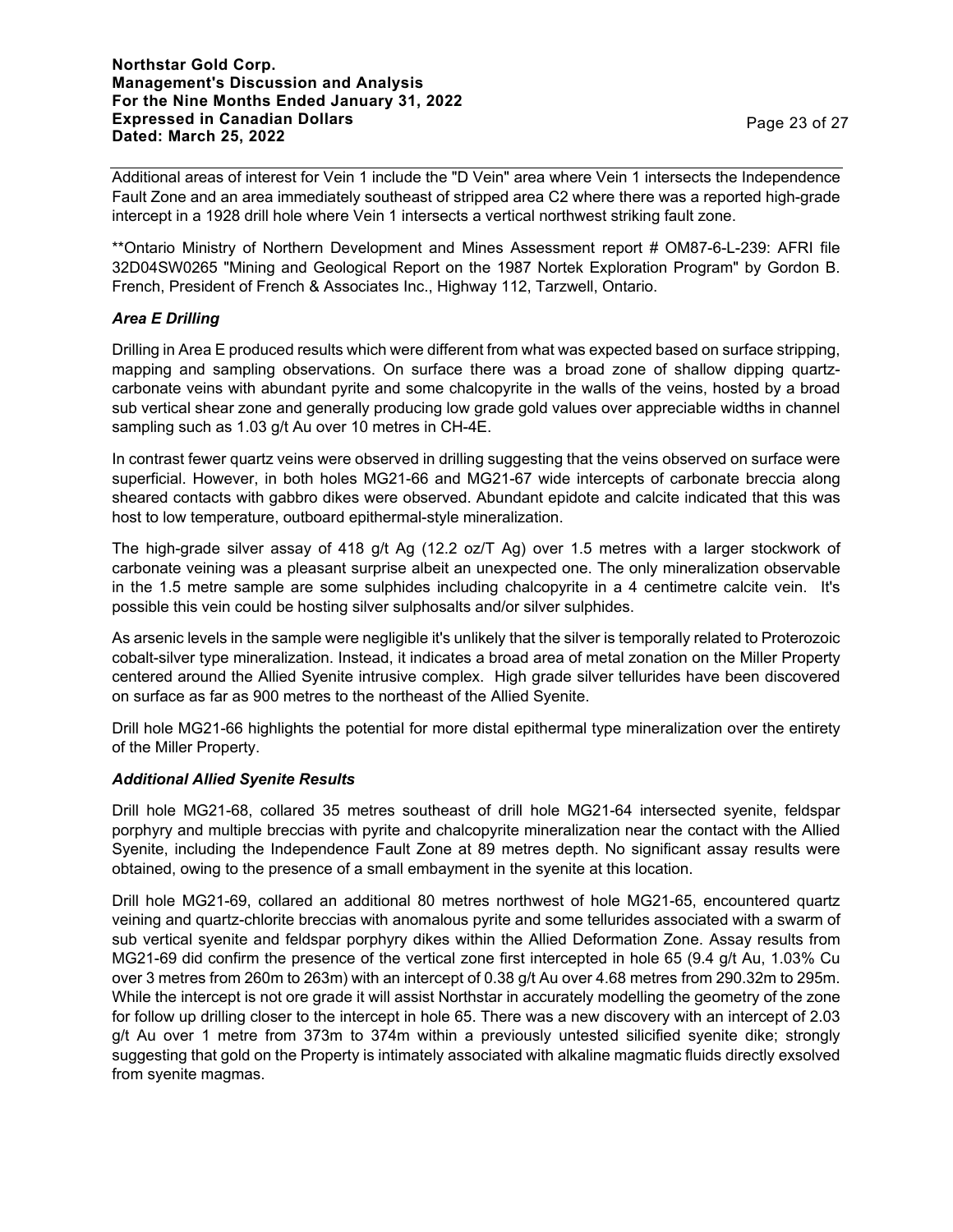## *Additional Phase IIA Drilling Results*

Assay results are now available for the bottom half of drill hole MG21-56 and hole MG21-61.

MG21-56, collared 40m north-northeast of previous drill hole MG20-47 (1.2 g/t Au over 107.3m) intersected 6.6 g/t Au over 117 metres between 14m and 131m encompassing the Veins 1 – 4 zones with the Allied Syenite Gold Zone, including 175 g/t Au over 0.6 metres between 14m and 14.6m, 24.9 g/t Au over 1.5 metres between 43m and 44.5m, and 1,170 g/t Au over 0.5 metres between 69.5m and 70m depth in samples containing abundant visible gold and tellurides within shallow dipping quartz veins. Another zone below Vein 1 was encountered between 188m and 201m depth featuring abundant shallow dipping quartz veining with traces of tellurides that graded 1.53 g/t Au over 2 metres from 197.5m to 199.5m (Table 1). Assay results previously released between 14m and 131m (see Northstar News Release dated May 27, 2021) from drill hole MG21-56 are shown in italics in Table 1.

Drill hole MG21-61 tested a large GoldSpot AI gravity and weak IP anomaly along the projected extension of the Independence Fault Zone. Multiple tectonic breccias were observed in core between 78m and 326m all within silicified, carbonatized and hematized mafic tuff, particularly in the carbonate and hematite rich breccia zones. A mineralized Quartz-Feldspar Porphyry dike was intersected between 65m and 72m containing about 2% disseminated pyrite with quartz stringers that continued past the Quartz-Feldspar Porphyry contact to 77.5m. Between 177m and 182m a schist with pervasive silicification, sericite, carbonate and hematite alteration with ~3% fine disseminated pyrite was encountered which likely represented the weak IP anomaly. A broad zone of intensely silicified breccia was discovered between 266m and 326m representing a larger fault structure, likely a portion of the Independence Fault. All structures between 177m and 326m are believed to be striking NNE, dipping steeply to the east and likely represent the extension of the Independence Fault Zone along strike about 1km north of the Allied Syenite.

Northstar President and CEO Brian Fowler, P.Geo., states, "2021 was a very busy and productive exploration year at Miller. Surface stripping identified 2 new gold discoveries adjacent and outboard of the Allied Syenite Gold Zone, extending the Zone 130m to the east and southeast. Recent drill results extended the Zone a further 180m north of 2021 drill hole MG21-56 that averaged 6.6 g/t gold over 117 metres and a further 30m south of drill hole MG20-47 that averaged 1.2 g/t Au over 107.3 metres. Exploration in 2021 more than doubled the surface Allied Syenite Gold Zone footprint with just 8 drill holes. We expect continued exploration success expanding the Allied Syenite Gold Zone and making new high-grade goldtelluride-copper vein discoveries at Miller in 2022."

## **Management's Responsibility for Financial Information**

The Company's financial statements are the responsibility of the Company's management and have been approved by the Board of Directors. The consolidated financial statements were prepared by the Company's management in accordance with International Financial Reporting Standards. The financial statements include certain amounts based on the use of estimates and assumptions. Management has established these amounts in a reasonable manner, in order to ensure that the financial statements are presented fairly in all material respects.

# **Going Concern Assumption**

As at January 31, 2022, the Company had not yet commenced production and had accumulated losses of \$15,176,823 (April 30, 2021 - \$12,740,858). During the nine months ended January 31, 2022, the Company incurred a loss of \$2,435,965 (nine months ended January 31, 2021 - \$2,127,207) The ability of the Company to recover the costs it has incurred to date on the exploration and evaluation assets is dependent upon the Company being able to identify a commercial ore body, to finance its exploration and development costs and to resolve any environmental, regulatory, and other constraints which may hinder the successful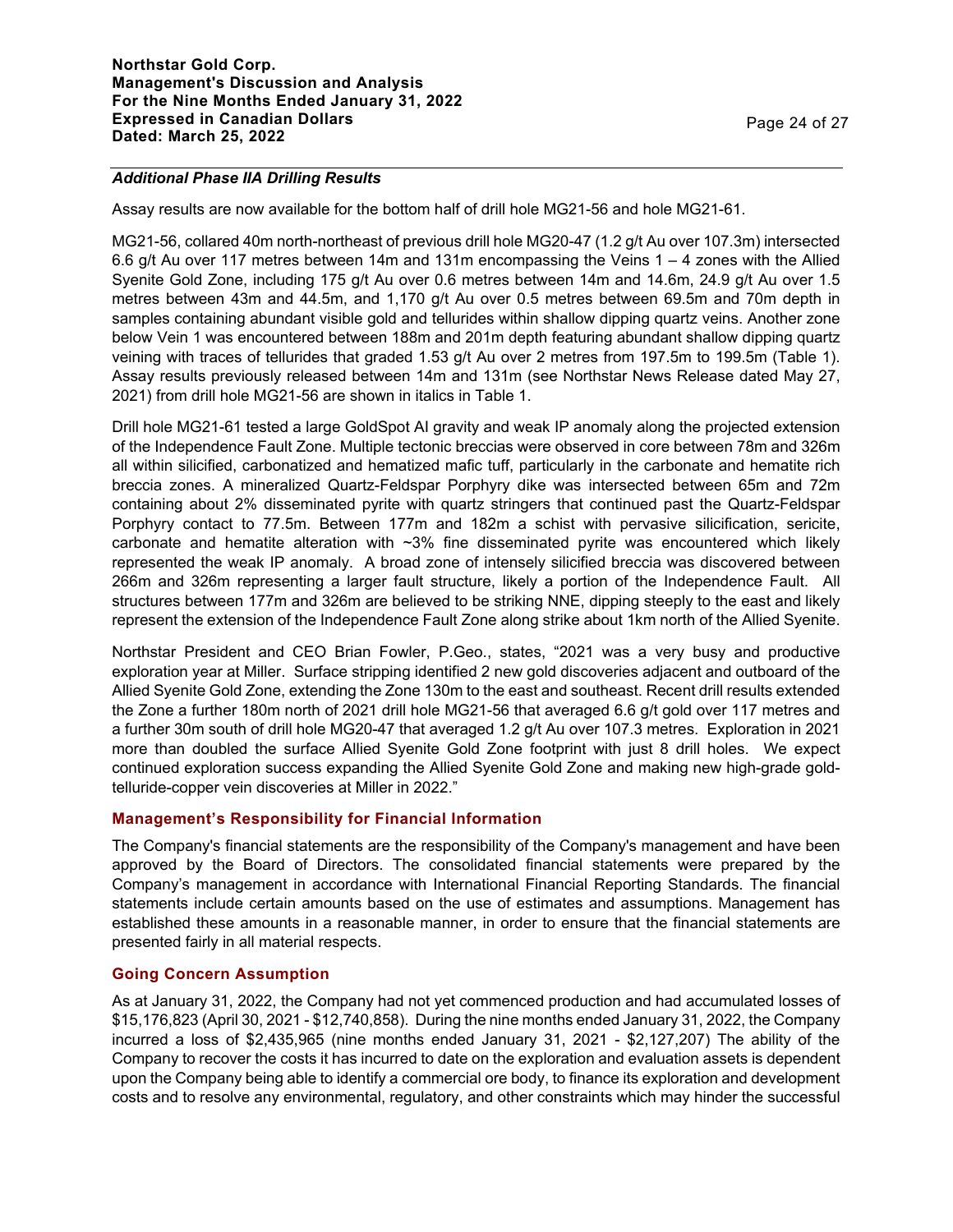**Northstar Gold Corp. Management's Discussion and Analysis For the Nine Months Ended January 31, 2022 Expressed in Canadian Dollars Expressed in Canadian Dollars**<br>Dated: March 25, 2022 **Page 25 of 27** 

development of the assets. The Company's ability to continue as a going concern is dependent on its ability to obtain adequate financing on reasonable terms from lenders, shareholders and other investors and/or to commence profitable operations in the future. Although the Company has been successful in raising funds in the past, there is no assurance that it will be able to obtain adequate financing in which case the Company may be unable to meet its obligations. The directors, after reviewing the current cash position and having considered the Company's ability to raise funds in the short term, adopt the going concern basis in preparing its financial statements which assumes the Company will be able to realize and discharge its liabilities in the normal course of business. The aforementioned factors indicate the existence of a material uncertainty which may cast significant doubt about the Company's ability to continue as a going concern.

The accompanying condensed interim financial statements do not include any adjustments relating to the recoverability of assets and to the reclassification of asset and liability amounts that might be necessary should the Company be unable to continue its operations. Such adjustments could be material.

## **Potential Dilution**

The issue of common shares of the Company upon the exercise of stock options and/or the warrants will dilute the ownership interest of the Company's current shareholders. The Company may also issue additional options and warrants or additional common shares from time to time in the future. If it does so, the ownership interest of the Company's then current shareholders could also be diluted.

## **Dependence on Key Personnel**

The Company's business and operations are dependent on retaining the services of a small number of key personnel. The success of the Company is, and will continue to be, to a significant extent, dependent on the expertise and experience of these people. The loss of one or more of these key people could have a materially adverse effect on the Company. The Company does not maintain insurance on any of its key people.

## **Transactions with Related Parties**

The Company has contracts for management and geological services plus costs incurred in providing these services with its key management, namely officers, administrators and directors and companies controlled by management. Transactions are recorded at their fair value, which is the agreed upon amount between the parties to provide the services.

During the three and nine months ended January 31, 2022, the Company paid \$28,775 and \$86,889, respectively (three and nine months ended January 31, 2021 - \$28,145 and \$79,811, respectively) in fees to the Company's VP, exploration. Included in accounts payable is \$4,474 (April 30, 2021 - \$4,920) in relation to these fees and reimbursable expenses.

During the three and nine months ended January 31, 2022, the Company paid \$43,125 and \$129,375, respectively (three and nine months ended January 31, 2021 - \$34,500 and \$103,500, respectively) to the Company's Chief Executive Officer. Included in accounts payable and accrued liabilities is \$15,715 (April 30, 2021 - \$12,496) in relation to these fees and reimbursable expenses.

During the three and nine months ended January 31, 2022, the Company incurred directors fees of \$15,500 and \$43,917, respectively (three and nine months ended January 31, 2021 - \$nil). As at January 31, 2022, \$43,917 was Included in accounts payable and accrued liabilities pertaining to these fees (April 30, 2021 - \$nil)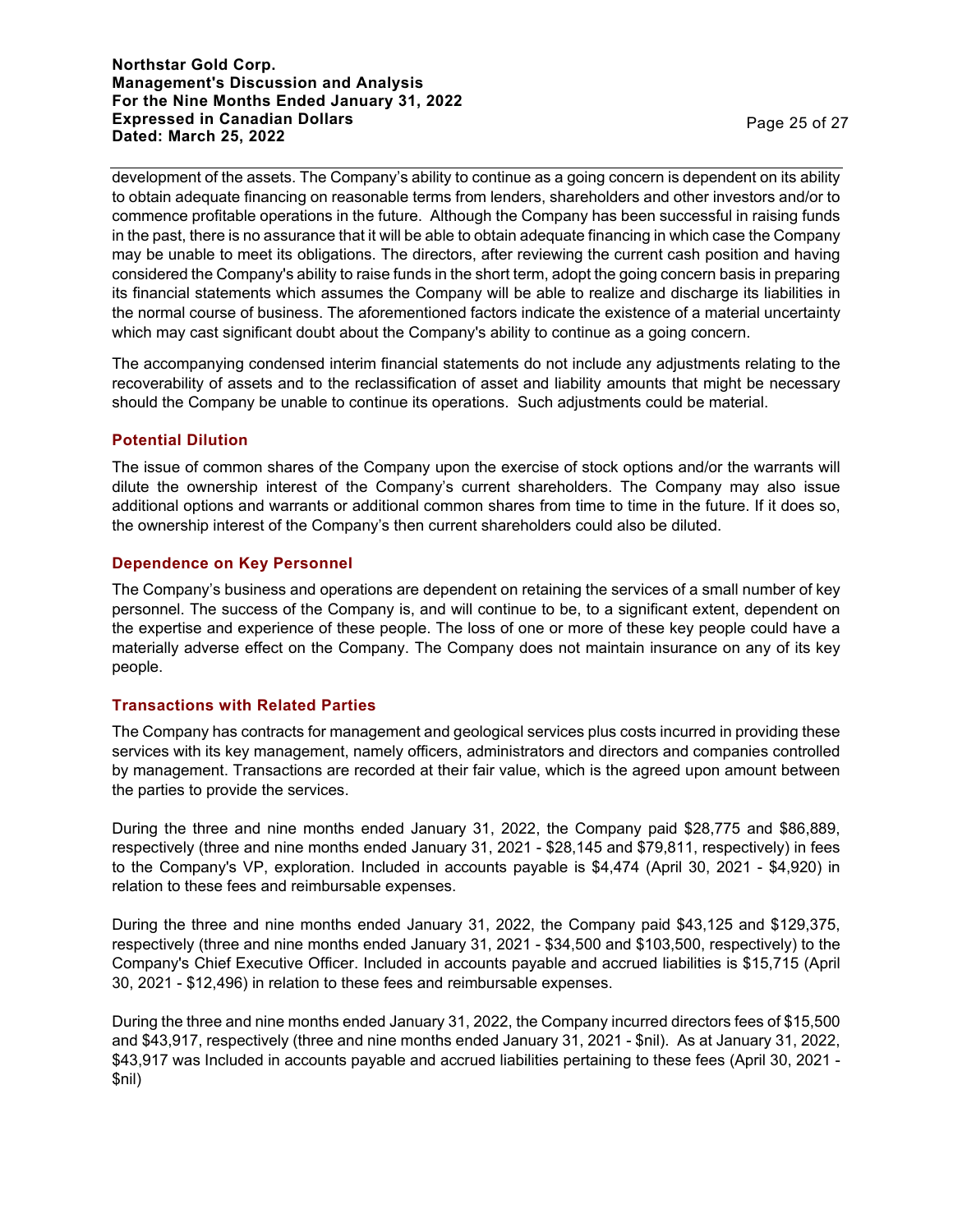## **Northstar Gold Corp. Management's Discussion and Analysis For the Nine Months Ended January 31, 2022 Expressed in Canadian Dollars Dated: March 25, 2022** Page 26 of 27

As at January 31, 2022, \$35,000 (April 30, 2021 - \$35,000) was owed to a shareholder who is a director of the Company pertaining to working capital advances. These advances are unsecured, non-interest bearing and have no fixed terms for repayment.

During the three and nine months ended January 31, 2022, the Company expensed stock-based compensation pertaining to grants awarded key management, officers and directors of the Company of \$29,377 and \$112,176, respectively (three and nine months ended January 31, 2021 - \$13,950 and \$41,840, respectively).

During the three and nine months ended January 31, 2022 the Company expensed \$19,716 and \$52,020, respectively, (three and nine months ended January 31, 2021 - \$19,472 and \$48,703, respectively) to Marrelli Support Services Inc. ("Marrelli Support") and DSA Corporate Services Inc. (the "DSA"), together known as the "Marrelli Group" for:

- (i) Robert D.B. Suttie to act as Chief Financial Officer ("CFO") of the Company;
- (ii) Bookkeeping and office support services;
- (iii) Corporate filing services
- (iv) Corporate secretarial services

The Marrelli Group is also reimbursed for out of pocket expenses.

Both Marrelli Support and DSA are private companies. Robert Suttie is the President of Marrelli Support.

As of January 31, 2022 the Marrelli Group was owed \$12,240 (April 30, 2021 - \$11,932) and these

amounts were included in accounts payable and accrued liabilities.

# **New Standards and Interpretations**

There were no new accounting standards adopted during the period.

# **Off-Balance Sheet Arrangements**

There are no off-balance sheet arrangements pertaining to the Company.

# **Forward Looking Statements**

This MD&A contains forward-looking statements within the meaning of Canadian securities legislation. Forward-looking statements include, but are not limited to, statements with respect to the closing of the Transaction, the future price of metals, the estimation of Mineral Reserves and Resources, the realization of Mineral Reserve and Resource estimates, the timing and amount of estimated future production, costs of production and capital expenditures, costs and timing of the development of deposits, success of exploration activities, permitting time lines, currency fluctuations, requirements for additional capital, government regulation of mining operations, environmental risks, reclamation expenses, the possibility of title disputes or claims, limitations on insurance coverage, and the timing and possible outcome of pending litigation. In certain cases, forward-looking statements can be identified by the use of words such as "plans," "expects" or "does not expect," "is expected," "budget," "scheduled," "estimates," "forecasts," "intends," "anticipates" or "does not anticipate," or "believes," or variations of such words and phrases or statements that certain actions, events or results "may," "could," "would," "might" or "will be taken," "occur" or "be achieved."

Forward-looking statements and other information contained in this MD&A concerning the mining industry and our general expectations concerning the mining industry are based on estimates prepared by us using data from publicly available industry sources as well as from market research and industry analysis and on